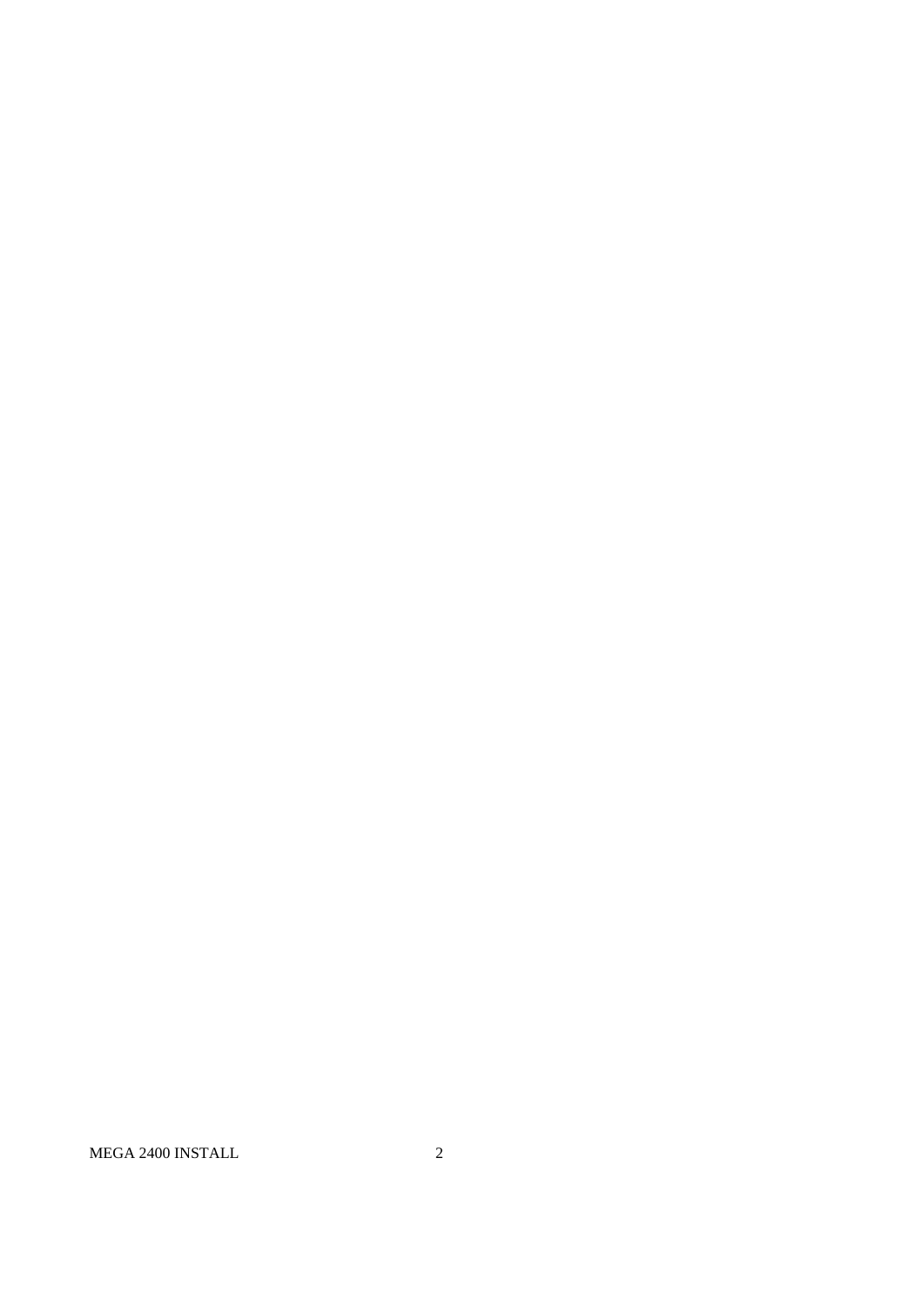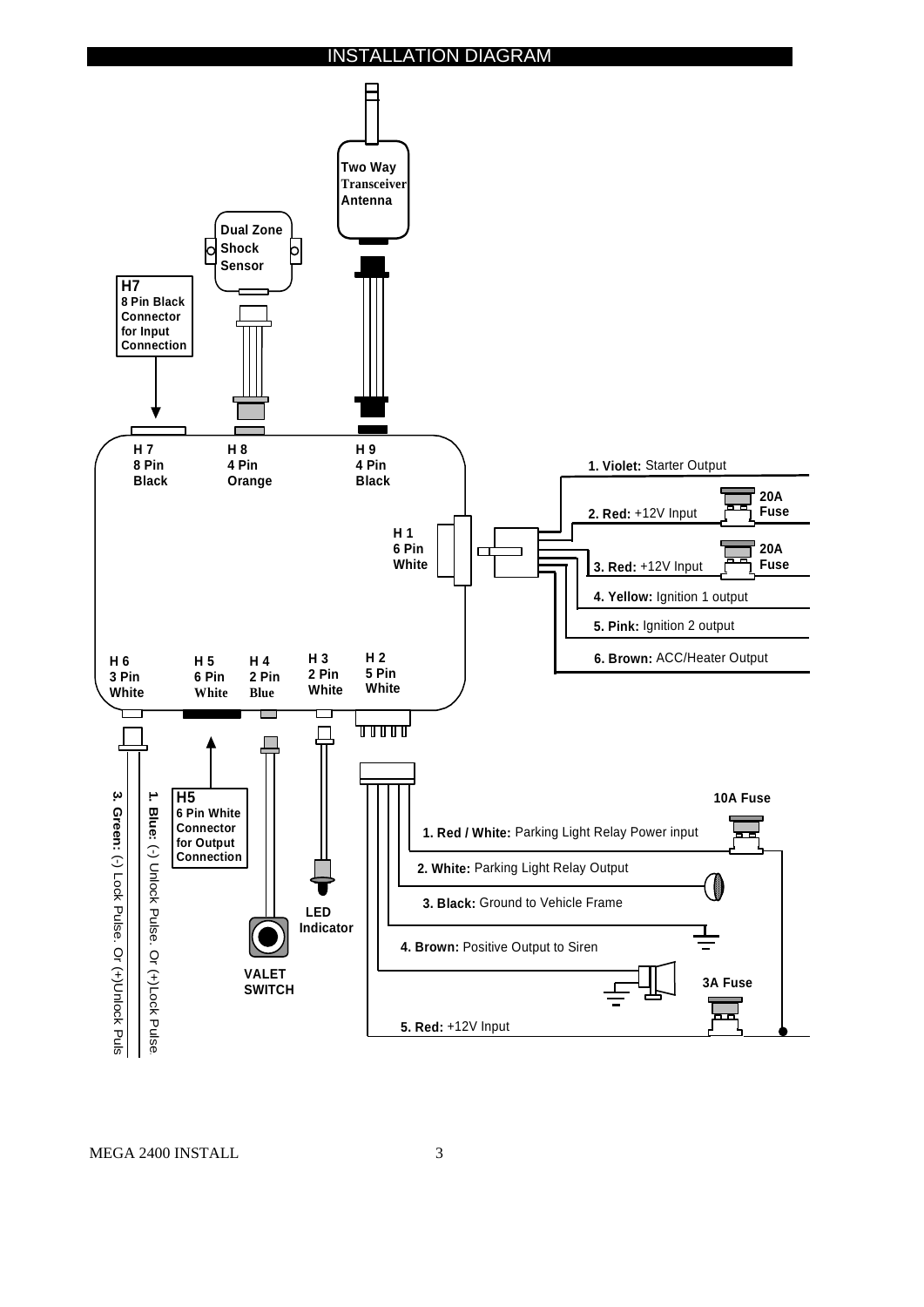# **#H5 6 PIN WHITE CONNECTOR FOR OUTPUT CONNECTION**



# **#H7. 8 PIN BLACK CONNECTOR FOR INPUT CONNECTION:**



**IMPORTANT NOTE:** Directly connect the H7/6 BLACK/WHITE wire to the "GROUND" when this wire is not used.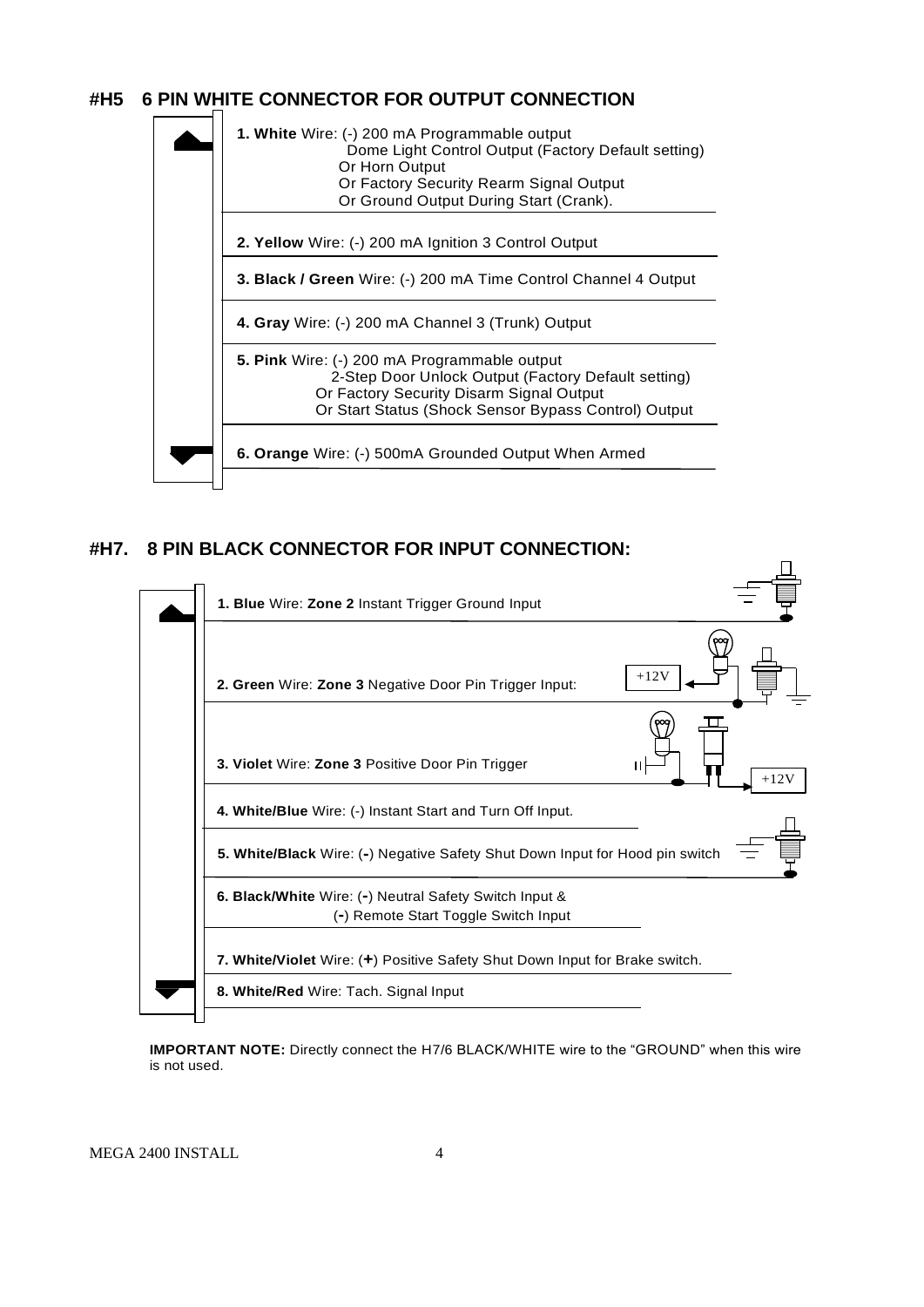# **INSTALLER WARNINGS**

This Remote Starter with Alarm System is designed to be installed on fuel injected vehicles ONLY.

- For automatic transmission vehicle, this system must be installed and wired through a safety switch it will not start in any forward or reverse gear.
- Some automatic transmission vehicle [mainly older GM vehicles with a purple starter wire] have a mechanical-type park safety switch instead of electrical safety switch. The mechanical type does not interrupt the starter circuit when the transmission is any gear and does not offer the 100% level of safety required for remote starting purposes. Therefore, our system should never be installed on any vehicle that uses a mechanical type park safety switch.
- **For automatic transmission vehicle, once you install this system, you must verify that the vehicle** will not start any forward or reverse gear. Regardless of the type of vehicle.
- Read operation manual for operating and programming routine.
- Do not install any component near the brake, gas pedal or steering linkage.
- Some vehicles have a factory installed transponder immobilizer system that can severely complicate the installation. There is possibility that this system can not be installed on some immobilizer equipped vehicles.
- Most vehicles have an SRS air bag system. Use extreme care and do not probe any wires of the SRS system.
- Disconnect the car battery before connecting work on the vehicle.
- Check behind panels before drilling any holes. Ensure that no wiring harness or other components are located behind the panels that would otherwise be damaged.
- Use conventional crimp lock, bullet on any wiring. Poor wiring, i.e. taped joints will possibly introduce unreliability into the alarm system and may result in false alarms or incorrect operation.
- Install wiring neatly under carpets or behind trim to prevent possible damage to wires.
- For the wire operates the current more than 10A. We suggest soldering all connection point. Do not use crimp lock type connectors or wire nuts.

#### WIRING

Keep wiring away from moving engine parts, exhaust pipes and high-tension cable. Tape wires that pass through holes on the firewall to prevent fraying. Watch for sharp edges that may damage wires and causes short circuit.

CAUTION: Do not connect the wire harness to the control module until all wiring to vehicle is complete.

# **H1: 6 PIN HEAVY GAUGE WIRING CONNECTION:**

Remember that the system does to start a vehicle is duplicate the functions of the ignition key switch! Below, we will explain the three basic functions of the ignition switch. Since this installation will require analysis of the ignition switch functions, we recommend making the three connections below at the ignition switch harness directly.

H1/1. Violet Wire – Starter Output

Careful consideration for the connection of this wire must be made to prevent the vehicle from starting while in gear. Understanding the difference between a mechanical and an electrical Neutral Start Switch will allow you to properly identify the circuit and select the correct installation method. In addition you will realize why the connection of the safety wire is required for all mechanical switch configurations.

Failure to make this connection properly can result in personal injury and property damage.

In all installations it is the responsibility of the installing technician to test the remote start unit and assure that the vehicle can not start via RF control in any gear selection other than park or neutral. In both mechanical and electrical neutral start switch configurations, the connection of the VIOLET wire will be made to the low current start solenoid wire of the ignition switch harness. This wire have +12 volts when the ignition switch is turned to the "START" (CRANK) position only. This wire have 0 volts in all other ignition switch positions.

NOTE: This wire must be connected to the vehicle side of the starter cut relay (when used). For the electrical neutral switch configuration, this connection must be made between the starter inhibit relay (when used) and the neutral safety switch as shown in the following diagram.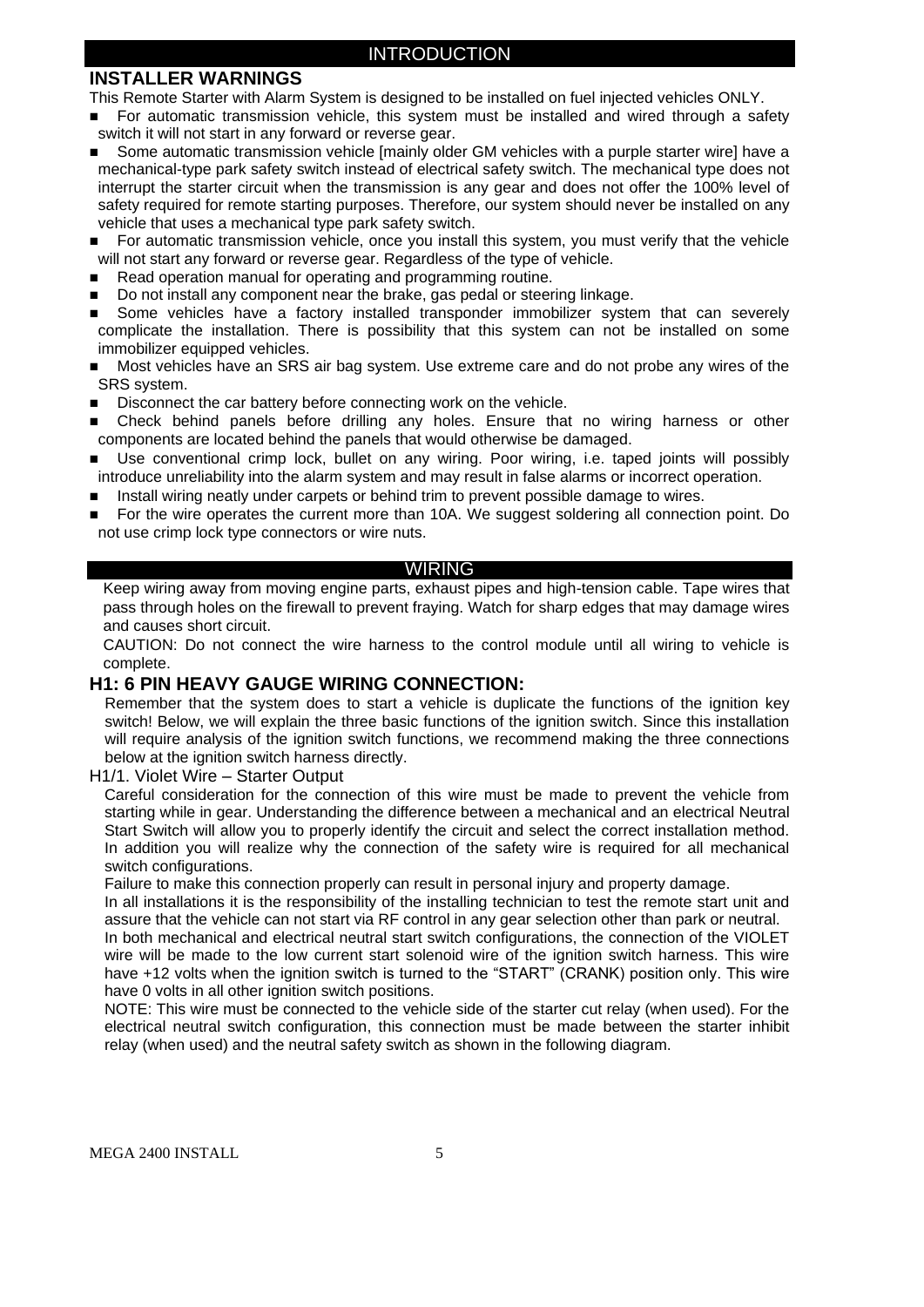Failure to connect this wire to the ignition switch side of the neutral safety switch can result in personal injury and property damage. SEE NEUTRAL START SAFETY TEST FOR FURTHER DETAILS.



H1/2 & H1/3. Red Wire (2) – +12V Power Input

Remove the two 20A fuses prior to connecting these wires and do not replace them until the satellite has been plugged into the control module. These wires are the source of current for all the circuits the relay satellite will energize. They must be connected to a high current source. Since the factory supplies (+) 12V to the key switch that is used to operate the motor, it is recommended that these wires be connected there.

Note: If the factory supplies two separate (+) 12V feeds to the ignition switch, connect one RED wire of the satellite to each feed at the switch.

H1/4. Yellow Wire – Ignition 1 Output

Connect the YELLOW wire to the ignition 1 wire from the ignition switch. The ignition wire should receive "12 volts" when the ignition key is in the "ON" or "RUN" and "START" or "CRANK" position. When the ignition is turned "OFF", the ignition wire should receive "0" voltage.. **The Yellow wire must be connected.**

#### H1/5. Pink Wire – Ignition 2 Output

Some vehicles have [2] ignition wires that must be power. Connect the PINK wire to the ignition 2 wire from the ignition switch. The ignition wire should receive "12 volts" when the ignition key is in the "ON" or "RUN" and "START" or "CRANK" position. When the ignition is turned "OFF", the ignition wire should receive "0" voltage. If the PINK wire is not used, cap the end of the wire.

H1/6. Brown Wire –Accessory Output (Heater /ACC Output)

Connect the BROWN wire to the accessory wire in the vehicle that powers the climate control system.

An accessory wire will show + 12 volts when the ignition switch is turned to the "ACCESSORY" or "ON" and "RUN" positions, and will show 0 Volts when the key is turned to the "OFF" and "START" or "CRANK" position. There will often be more than one accessory wire in the ignition harness. The correct accessory wire will power the vehicle's climate control system. Some vehicle may have separate wires for the blower motor and the air conditioning compressor. In such cases, it will be necessary to add a relay to power the second accessory wire.

#### **H2: 5 PIN WIRE HARNESS:**

H2/1. Red / White Wire – Parking Light Relay Input --

The RED/WHITE wire is the input to the flashing parking light relay. The connection of the RED/WHITE wire will determine the output polarity of the flashing parking light relay.

If the vehicle you are working on has +12volt switched parking lights, you don't need connect this wire. This wire already connected to +12volt.

If the vehicle's parking lights are ground switched, cut the RED/WHITE wire, connect the RED/WHITE wire to chassis ground.

H2/2. White Wire –Parking Light Relay Output (+12 V 10A Output) --

Connect the WHITE wire to the parking light wire coming from the headlight switch. Do not connect the WHITE wire to the dashboard lighting dimmer switch. (Damage to the dimmer will result). The limitation of the WHITE wire is 10 AMP max. Do not exceed this limit or damage to the alarm and parking relay will result.

H2/3. Black Wire – System Ground –

This is main ground connection of the alarm module. Make this connection to a solid section of the vehicle frame. Do not connect this wire to any existing ground wires supplied by the factory wire loom, make the connection to the vehicle's frame directly.

H2/4. Brown Wire – Siren Drive Programmable Output – (See Alarm Feature **III - 1** Programming)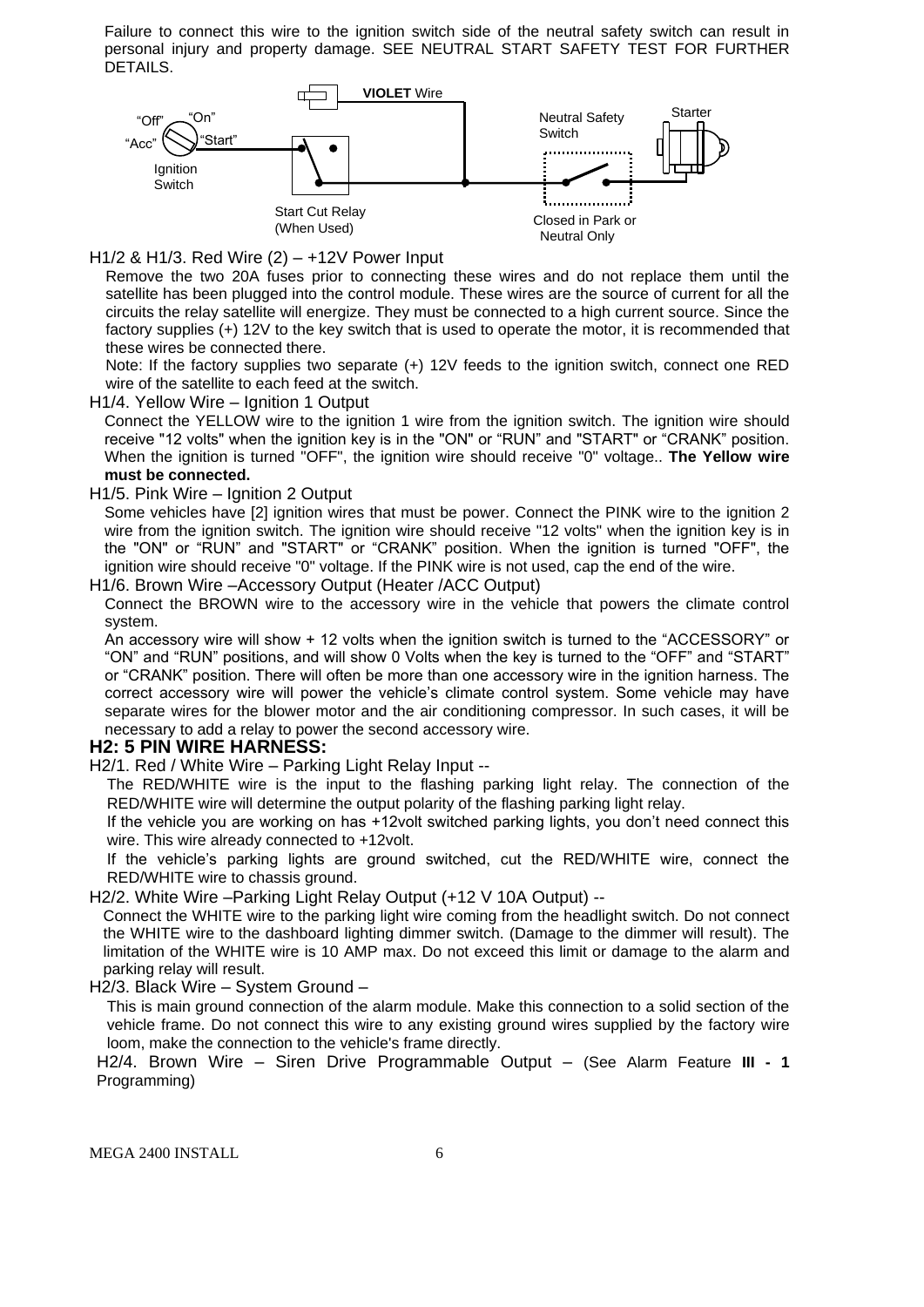This is the positive (+) output connection for the siren. Current capacity is 2 amps. Make connection to the (+) red wire from the siren. Make the (-) black wire coming from the siren to a good chassis ground.

H2/5. Red Wire –System Power (+12V Constant) --

#### The RED wire supplies power to the system. Connect this wire to a constant +12 volt source. **H3. 2 PIN WHITE CONNECTOR FOR THE LED STATUS INDICATOR:**

The led indicator status should be mounted in a highly visible area such as top of the dashboard, on top of the shifter console or on dashboard face. Leave at least 6mm space behind the mounting location for LED housing. Once a suitable location is chosen, drill a 6mm hole. Run the LED wires through the hole then press the 2 pin LED housing into the place. Route the LED wires to the control module.

# **H4. 2 PIN BLUE CONNECTOR FOR THE VALET SWITCH:**

Select a mounting location for the switch that is easily accessible to the driver of the vehicle. The switch does not have to be concealed, however, concealing the switch is always recommended, as this provides an even higher level of security to the vehicle. Mount the valet switch in a hidden but accessible location. Route the valet switch wires to the control module.

# **H5: 6-PIN MINI WHITE CONNECTOR WIRE HARNESS:**

H5/1. White Wire –(-) 200ma Programmable Output.

Dome Light Control Output (Factory Default Setting)—

This wire becomes grounded when the dome light controls circuit active. The current capacity of this wire is 200mA. This wire can control the operation of the interior lights. An optional 10 Amps relay can be used to this system for interior lights operation.

a). Upon disarming, the interior lights will remain on for 30 seconds.

b). If the vehicle is violated, the interior light will flash for the same duration as the siren.

#### Horn Output– See Alarm Feature **III - 2** Programming)

This wire is provided to use the existing vehicle's horn as the alarm system's optional's warning audible device. It's a transistorized low current output, and should only be connected to the low current ground output from the vehicle's horn switch. When the system is triggered, the horn will sound.

Factory Security Rearm Signal Output– (See Alarm Feature **III - 2** Programming)

This wire is designed to rearm a factory installed security system. This wire will supply a pulse whenever the remote start times out or is shut dowm using the transmitter and remote door locking..

Ground Output During Start (Crank) – (See Alarm Feature **III - 2** Programming)

This wire will provide a 200 mA ground output while the starter output of the remote start unit is active. This output can be used to activate the Crank Low/Bulb Test wire found in some GM vehicles. This wire is also referred to as the ECM wake up wire in some vehicles.

# H5/2. Yellow Wire  $-$  (-) 200ma Ignition 3 Output  $-$

This wire provides a 200mA (-) ground output that becomes active 4 seconds before the remote start unit initialize, and remains grounded while running.

#### **Ignition 3 output:**

Some newer vehicles use a third ignition wire which is required to start and keep the vehicle's engine running. If this is the case, wire an IGN 3 **Yellow Wire** relay (not supplied) as shown below: Do not connect any vehicle circuits together, they are isolated for a resaon.



# **Transponder interfacing using relay:**

 If the vehicle has transponder system installed, you will need to by-pass the system while the vehicle is

operating under the control of the Remote Start Unit. To do this:

- 1. You will need a transponder key that's already programmed to the vehicle.
- 2. Remove the trim around the ignition switch.
- 3. Wrap a thin (28 30awg) wire tightly around ignition switch 6 to 8 times and secure it.
- 4. About 6"down line make another loop of approximately 2"diameter.
- 5. Place the key inside this loop and secure it to the loop.
- 6. Connect on end of the (28 30awg) wire to pin (87) of the relay module.
- 7. Connect the other end of the loop wire to Pin (30) of relay module.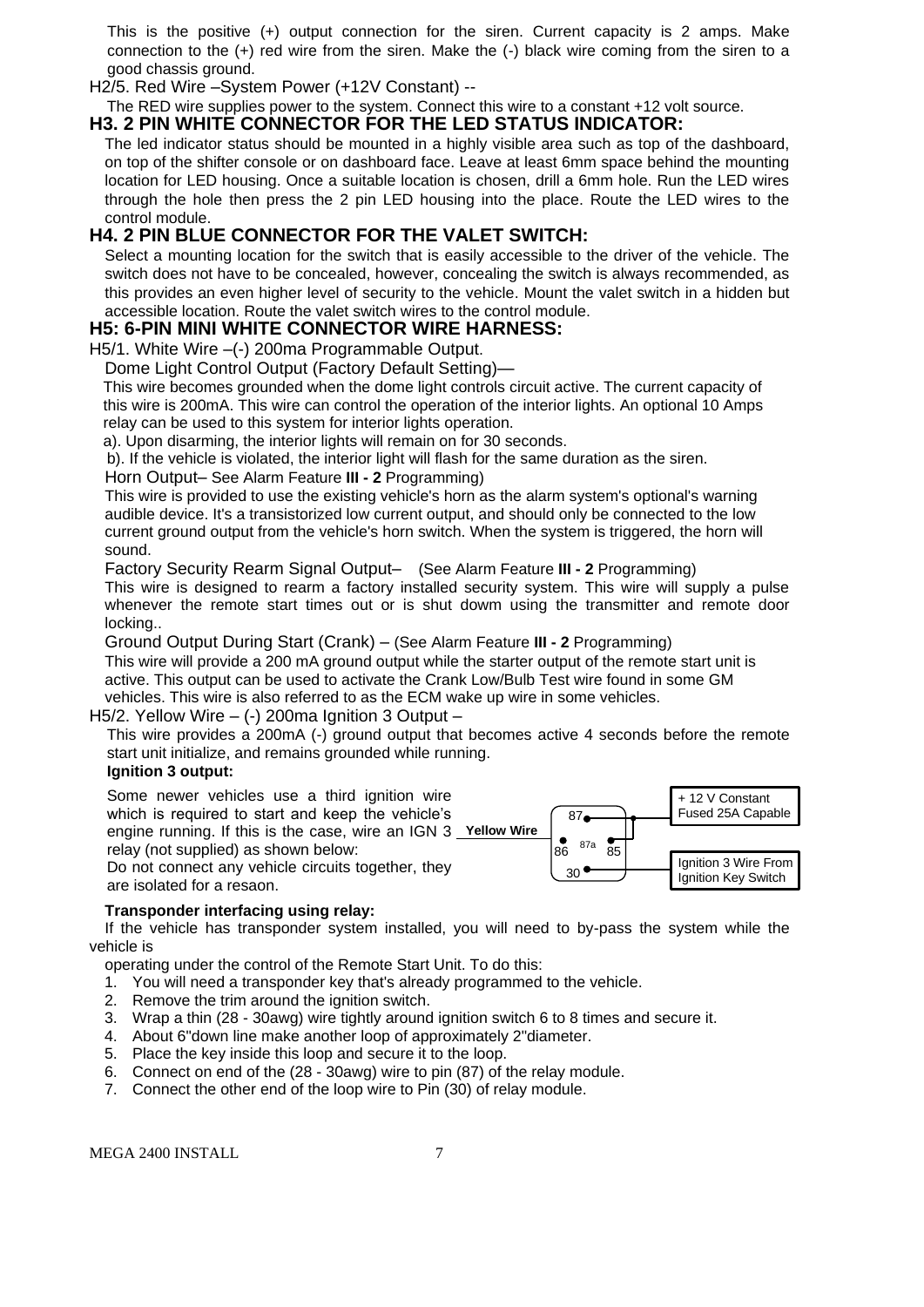- 8. Connect the pin (86) of the relay module to the ignition wire from the ignition switch.
- 9. connect the pin (85) of the relay module to the **H5/2 Yellow** wire of 5-pin mini white connector.



#### **GM VATS KEY OVERRIDE:**

If the vehicle has the General Motor VATS system installed, you will need to by-pass the system while the vehicle is operating under the control of the Remote Start Unit. To do this:

- 1. Measure the resistance of the resistor pellet on the ignition key then select a resistor within 5% of the key's value.
- 2. Locate the pair of VATS wires in the vehicle, usually a pair of thin gauge wires running from the ignition switch to the VATS control module.
- 3. Connect the YELLOW wire from Remote Start Unit to TERMINAL #85 of an external relay. Connect terminal #86 of the relay to a fused +12 volt.
- 4. Cut (#1) wire (as shown), and connect the ignition switch side of the cut wire to terminal #87a of the relay. Connect the other side of the (#1) wire to terminal #30.
- 5. Connect the previously selseced resistor from terminal #87 to the second(#2) wire (as shown).



H5/3 Black / Green Wire – (-) 200mA Timer Control Channel 4 Output –

This wire is built-in user-programmable timer output provides a ground through this wire. Press the transmitter **a** and  $\mathcal{F}$  buttons at the same time. You may program the built-in timer to send a ground signal for any time interval between 1 second and 2 minutes. For instance, this timer output may be used to turn on the headlight with the remote control. Also on certain BMW, Mercedes Benz, Jaguar and Volkswagen cars, you can use this unique timed output to allow remote closure of all power window and sunroof without the need for an external module! (See Alarm Feature **III – 4** Programming) (Factory default setting on momentary grounded)

#### H5/4 . Gray Wire – Channel 3 (Trunk Release) Output

This will become a 1 second pulse ground by activate channel 3 on transmitter for two seconds, the current capacity of this wire is 200 mA. This feature allows you to remote control trunk release or other electric device.

H5/5. Pink Wire –(-) 200ma Programmable Output (See Alarm Feature **III - 3** Programming) 2 Steps Unlock Output – (Factory Default Setting) –

The 2 steps unlock feature will work for the most fully electronic door lock circuit. The vehicle must have an electronic door lock switch (not the lock knob or key switch), which locks and unlocks all of vehicle's doors. When wired for this feature, press the disarm (or unlock) button one time will disarm the alarm and unlock the driver's door only. If, press disarm (or unlock) button two times within 3 seconds, the alarm will disarm and all doors will unlock.

Factory Security Disarm Signal Output–

This wire is designed to disarm a factory installed security system. This wire sends a negative (-) 1 seconds pulse upon a remote start and remote door unlocking. Some factory systems must be disarmed to allow remote starting. In most cases, this wire may be connected directly to the factory alarm disarm wire. The correct wire will show nagative ground when the key is used to unlock the doors or trunk. This wire is usually found in the kick panel area in the wiring harness coming into the car body from the door.

Start Status (Shock Sensor Bypass Control) Output –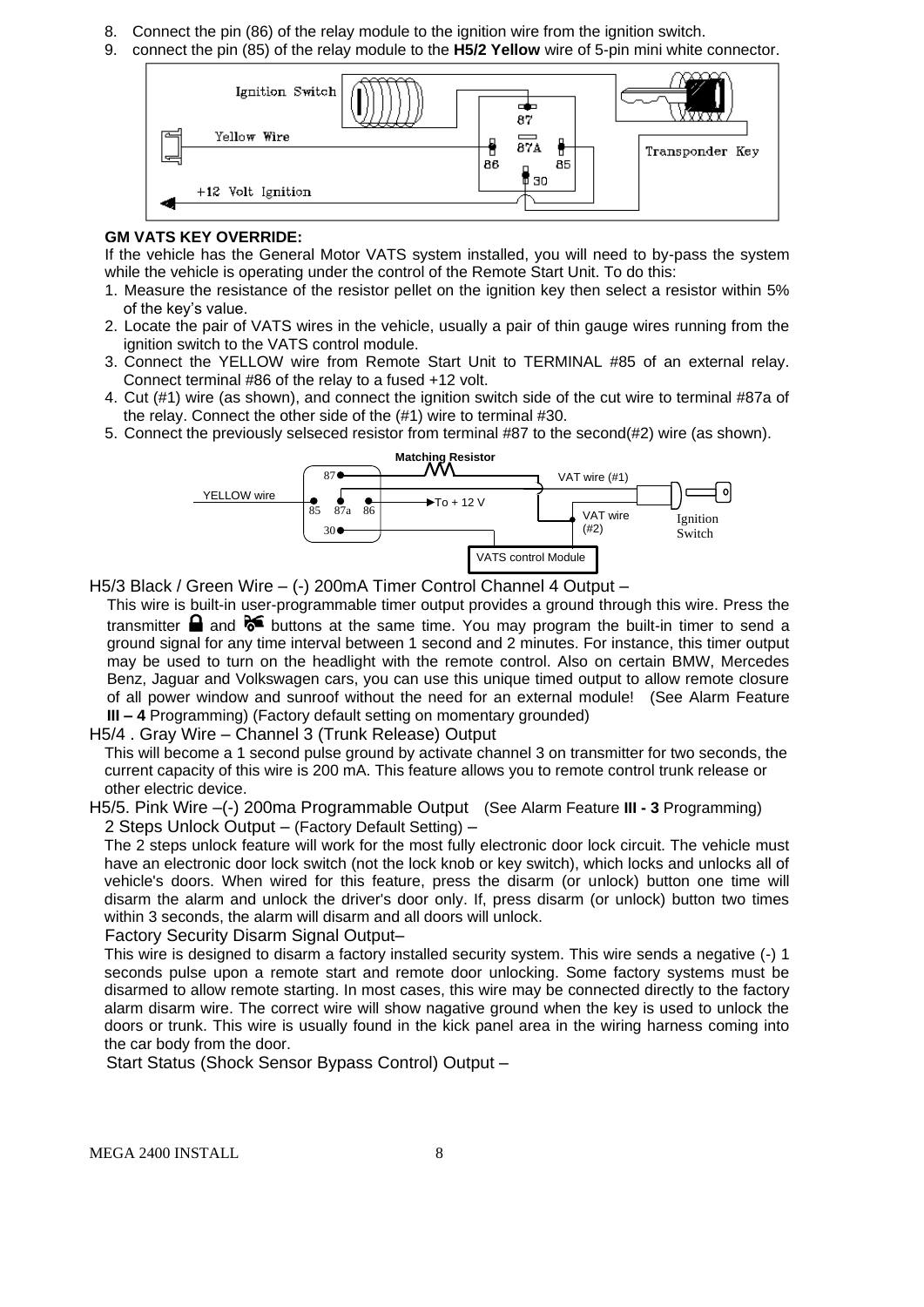This wire is designed to by-pass shock sensor module. This wire will supply an output at all times the remote start is operating plus an additional 3 seconds after the remote start unit turn off. H5/6 Orange Wire -(-) 500ma Grounded Output When Armed --

This wire will become grounded when the alarm is armed. The current capacity of this wire is 200mA. This output can control starter disable, when an intrusion is detected and the system is triggered. The vehicles prevent from any unauthorized starting.



#### **H7: 7 PIN MINI BLACK CONNECTOR :**

H7/1. Blue Wire – Ground Instant Trigger Input --

This wire is the ground trigger input wire for hood/trunk pin switches.

H7/2. Green Wire – Negative Door Switch Sensing Input --

This wire is the ground trigger input wire for negative door pin switch. This wire is connection for "grounding" type factory door pins locate the "common wire" that connects the door pin switches. Make the connection of the GREEN Wire here.

H7/3. Violet Wire – Positive Door Switch Sensing Input --

This wire is the positive trigger input wire for positive door pin switch. This wire is connection for "positive" type factory door pins(typical FORD MOTOR). Locate the "common wire" for all door pins and make the connection of the VIOLET Wire here.

H7/4 White / Blue Wire – (-) Instant Start / Stop Input – (See Alarm Feature **III - 5** Programming) This wires activates and turns off the remote starter each time it sees a momentary ground signal. Normally only used for testing during installation or when activating the module from an after-market system.

H7/5. White/Black Wire – Negative Safety Shut Down Input –

The WHITE/BLACKE wire provides an instant shutdown for the remote start, whenever it is grounded. Connect the wire to the hood pin switch previously installed. This wire must be routed though a grommet in the firewall and connected to the hood pin switch. If the pin switch is to be used with an alarm system, connect this wire with diode.

**Important!** This connection is a safety wire and must be connected as shown and tested as specifiled. Failure to do so may result in personal injury or property damage. See detail of wiring in the following diagram. This wire may also be used if the vehicle brake light circuit switches ground to the brake lights. An isolation diode must be used for ground switched brake light circuits and must be connected to the output of the brake switch.



H7/6. BLACK/WHITE Wire  $-$  (-) Remote Start Enable Toggle Switch Input  $-$ — (-) Neutral Safety Switch Input —

When the BLACK/WHITE wire is grounded, the remote start unit is operable. When this wire is open from ground, the remote start is disable.

1. The optional "remote start toggle switch" can be added on to temporarily disable the Remote Start Device, it can prevent the vehicle from being remote started accidentally. This feature is useful if the vehicle is being serviced or stored in an enclosed area. To disable the remote start,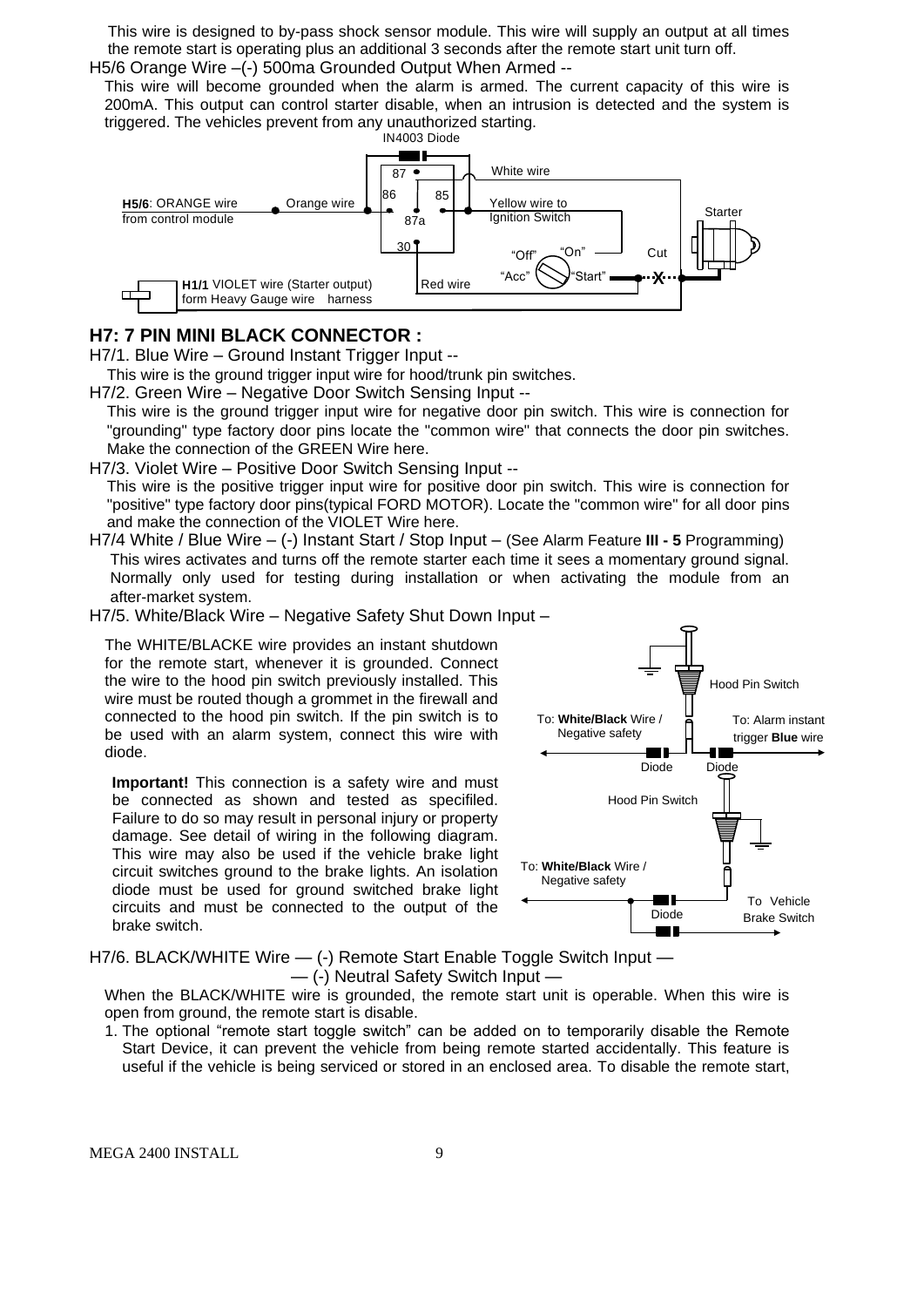move the optional remote start enable toggle switch to the OFF position. To enable the remote start, move the optional remote start enable toggle switch to the ON position.

- 2. If needed, This wire can connect to the PARK/NEUTRAL switch in the vehicle. (See the TESTING YOUR INSTALLATION GUIDE)
- **IMPORTANT NOTE: Directly connect the BLACK/WHITE wire to the "GROUND" when this wire is not used.**
- H7/7. White/Violet Wire Positive Safety Shut Down Input

This wire provides an instant shutdown for the remote start, whenever it gets +12volts. If the brake lights switch in the vehicle switches +12 volts to the brake light circuit, connect this wire to the output side of the brake switch. This will allow the remote start to shut down if an attempt is made to operate the vehicle without the key while running under the control of the remote start. In most vehicles, in order to shift gear, the brake pedal must be depressed. The brake input will in turn cause the remote start unit to shut off. See below diagram.



H7/8. White /Red Wire – Tach. Signal connection —

Note: You should connect this wire if you program the Start Feature **II – 2** to "Engine checking TACH." Otherwise, do not connect this wire and tape the end.

**Note:** No connection of this wire is required, if you use the voltage or timer checking type mode.

This input provides the remote start system with information about the engine's revolutions per minute (RPM). It can be connected to the negative side of the coil in vehicle with conventional coils. In multi-coil and high-energy ignition system, locating a proper signal may be more difficult. Once connected,

To test for a tachometer wire, a multi-meter capable of test AC voltage must be used. The tachometer wire will show between 1V and 6V AC at idle, and will increase as engine RPM increases. In multi-coil ignition system, the system can learn individual coil wire. Individual coil wires in a multi-coil ignition system will register lower amounts of AC voltage. In addition, if necessary, the system can use a fuel-injector control wire for engine speed sensing. Common locations for a tachometer wire are the ignition coil itself, the back of the gauges, engine computers, and automatic transmission computers.

**IMPORTANT:** Do not test tachometer wires with test light or logic probe as this may cause damage.

How to find a tachometer wire with your multi-meter

- 1. Set the ACV or AC voltage (12V or 20V is fine.)
- 2. Attach the (-) probe of the meter to chassis ground.
- 3. Start and run the vehicle.

4. Probe the wire you suspect of being the tachometer wire with the red probe of the meter.

5. If this is the correct wire, the meter will read between 1V and 6V.

#### **Important Note: You must program the "Tach Signal" before trying to remote start. H8. 4 PIN ORANGE CONNECTOR FOR 2 STAGE SHOCK SENSOR**



**2. Black** Wire / Negative **1**. **Red** Wire / +12Volts

#### **H9. BLACK 4-PIN CONNECTOR. – TWO-WAY TRANSCEIVER/ANTENNA MODULE**

The Two-way transceiver/antenna mounts on the location above the belt line (dashboard) of the vehicle for best reception. We suggest you mount it on the lower left or upper left-hand side of windshield.

**Warning!** Do not mount in such a manner that it obstructs the driver's view.

- Remove the protective tape backing.
- Carefully align the two-way transceiver/antenna and apply to windshield.
- Route the black connector wire behind the trim and connect to the two-way transceiver/antenna.
- Connect the other end to the control module.
- Special considerations must be made for windshield glass as some newer vehicles utilize a metallic shielded glass that will inhibit or restrict RF reception. In these vehicles, route the two ways transceiver antenna module away from metallic shielded window glass as far as possible.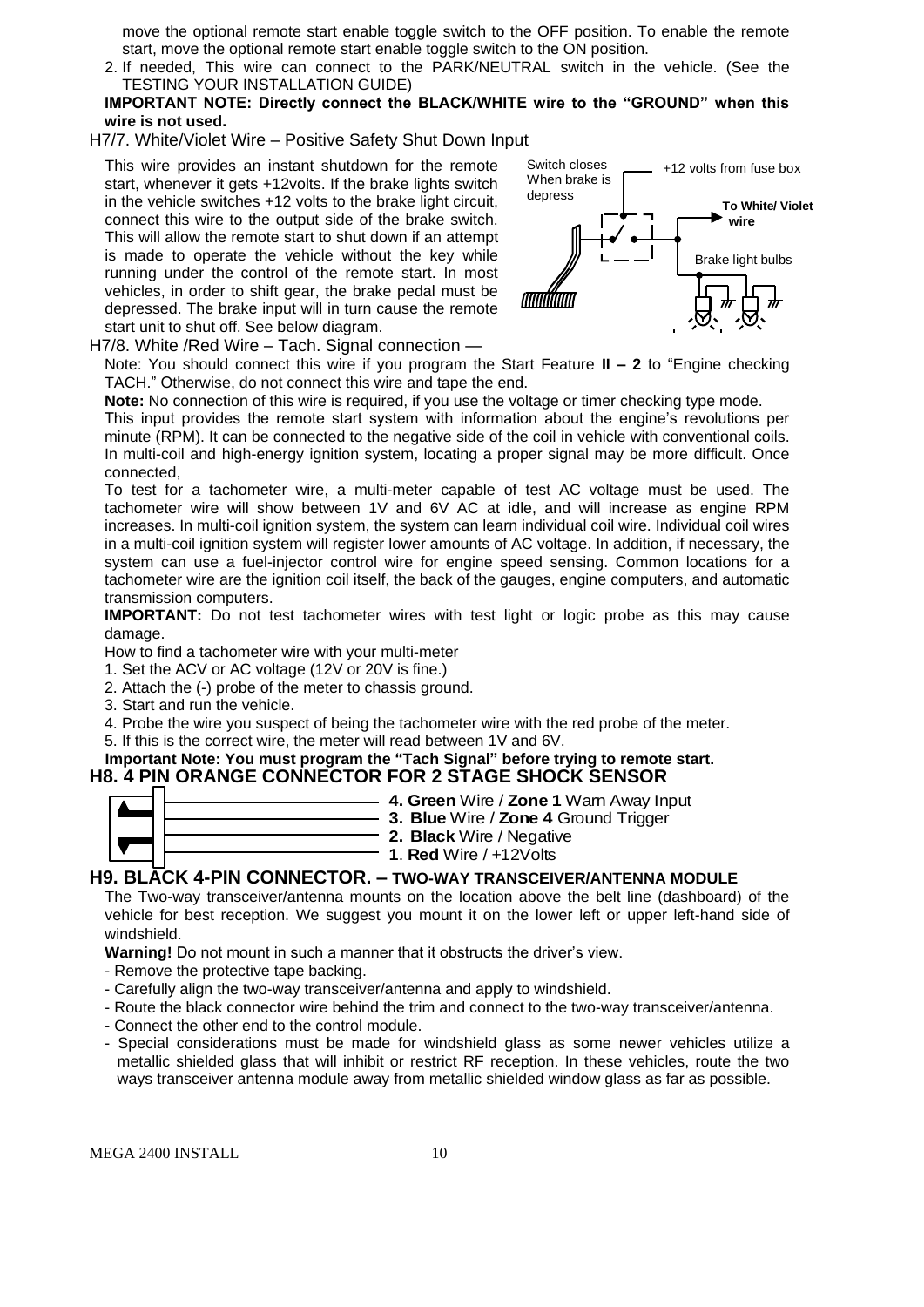# **H6. 3 PIN DOOR LOCK CONNECTOR:**



#### **NEGATIVE TRIGGER DOOR LOCK SYSTE**



# **INSTALL NEW DOOR LOCK MOTOR**



#### **POSITIVE TRIGGER DOOR LOCK SYSTEM**



#### **VACUUM OPERATED CENTROL LOCKING**



#### **5-WIRE ALTERNATING DOOR LOCK**

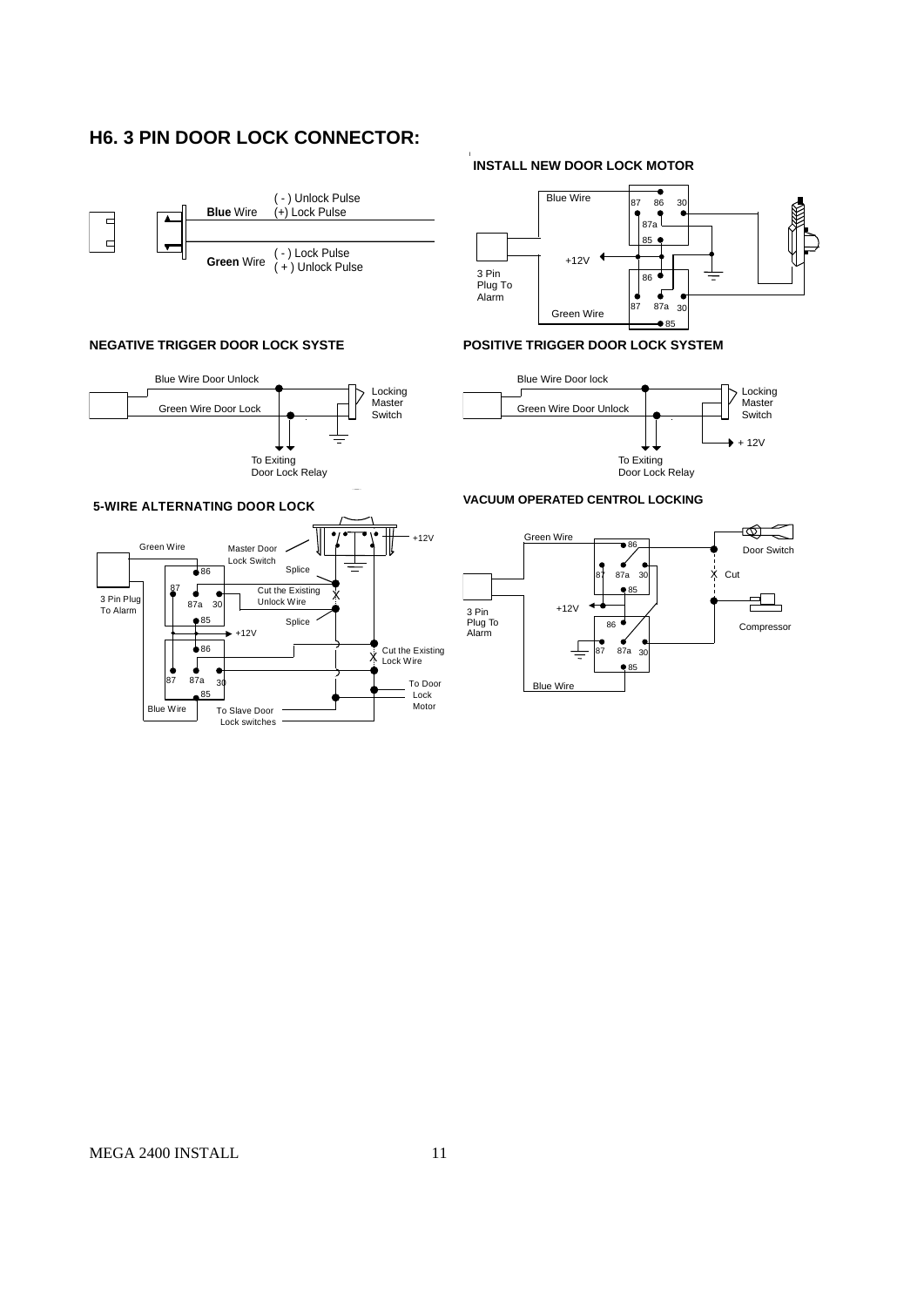#### **2 STEP DOOR UNLOCK WIRE CONNECTION FOR 5 WIRE ALTERNATING DOOR LOCKS**



#### **2 STEP DOOR UNLOCK WIRE CONNECTION FOR GROUND SWITCHED DOOR LOCKS**



# **VACUUM OPERATED DOOR LOCKING SYSTEM:**

TYPICAL OF MERCEDES BENZ AND AUDI. Locate the wire under the driver's kick panel. Use the voltmeter connecting to ground, verify that you have the correct wire with the doors unlocked, the voltmeter will receive "12 volts". Lock the doors and the voltmeter will read "0 volt". Move the alligator clip to +12V and the voltmeter will receive "12 volts". Cut this wire and make connections. Be sure to program door lock timer to 3.5 seconds.(See Alarm Feature **II – 1** Programming).

# **2 STEP DOOR UNLOCK WIRE CONNECTION FOR POSITIVE SWITCHED DOOR LOCKS**



# **PROGRAMMING** A. PROGRAMMING THE REMOTE TRANSMITTER:

**Note:** This mode will only retain the last 4 remote transmitters programmed. If the transmitter memory is exceeded, the security system will start deleting transmitters from memory in chronological order.

- 1. Turn the Ignition 'switch 'OFF/ON' 3 TIMES and stay in ON position. Within 15 seconds.
- 2. Push the Valet switch **3** times and holding in on **3rd** push until a long chirp is hearing then release the valet switch. You are now in the Transmitter programming mode.
- 3. Press and hold any button of the transmitter until the siren responds with a confirming chirp, indicating the signal has been stored into memory.
- 4. If you have additional transmitters (up to 4) that need to be programmed, repeat step 3 for each transmitter.
- **Exit:** Turn Ignition to 'OFF' position, or leave it for 15 seconds. A 3 long chirps & 3 parking light flashes to confirm exit.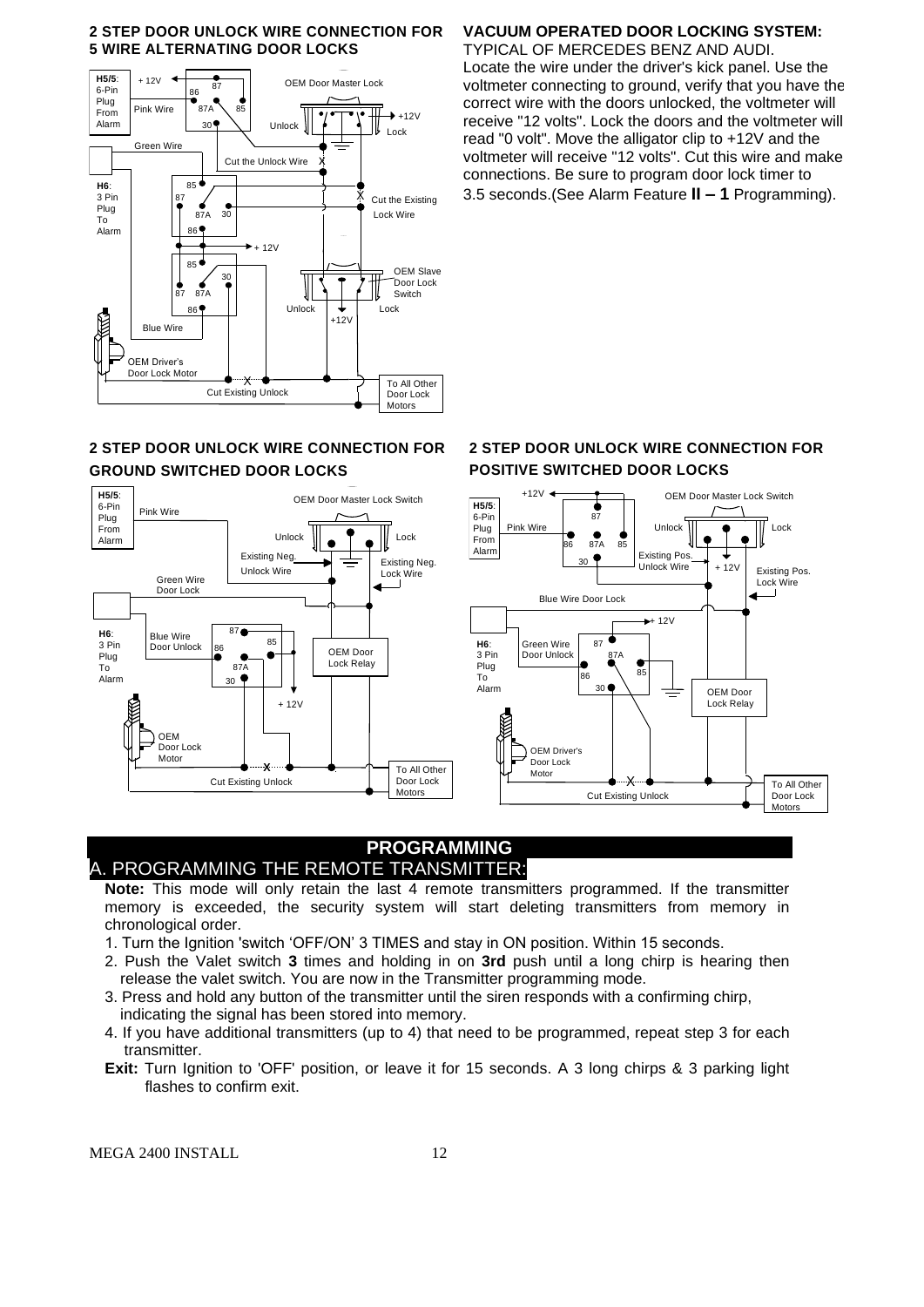# B. ALARM FEATURES PROGRAMMING:

# **ALARM FEATURE "I" PRORAMMING:**

- 1. Turn the Ignition 'switch 'ON/OFF' 3 TIMES and stay in OFF position.
- 2. Push the Valet switch 2 times and holding in on 2<sup>nd</sup> push until one chirp with a long chirp is hearing then release the valet switch. You are now in the Alarm feature **'I'** programming mode.
- 3. Press and release the transmitter button 'A' corresponding to the feature 'A' you want to change.
	- a. The siren chirps and LED pause will indicate newly setting.
	- b.The system would advance to [2] LED flash, [2] chirp. (The factory default settings is always [1] LED flash, [1] chirp.)
- 4 Depress the transmitter button 'A' again to change the feature again. Simple keep re-depressing the transmitter button 'A' again until the module advances to your desired setting.

| 5. Depress the transmitter button 'B' corresponding to the feature 'B' you wants to program. |                                |                      |                     |                |
|----------------------------------------------------------------------------------------------|--------------------------------|----------------------|---------------------|----------------|
| Press                                                                                        | One Chirp /                    | Two Chirps /         | Three Chirps /      | Four Chirps /  |
| Transmitter                                                                                  | LED one pulse                  | LED two pulse        | LED three pulse     | LED four pulse |
| <b>Button</b>                                                                                | <b>Factory Default Setting</b> |                      |                     |                |
| $1 \nightharpoonup$                                                                          | All chirps on                  | Siren chirp on only  | Horn chirp on only  | All chirps off |
|                                                                                              |                                | Passive arming       | Passive arming with |                |
| $2\overline{a}$                                                                              | Active arming                  | without passive door | passive door        |                |
|                                                                                              |                                | locking              | locking.            |                |
| 35                                                                                           | Automatic Rearm on             | Automatic Rearm off  |                     |                |
| 4 米                                                                                          | Instantly Door Ajar            | 45 seconds delay     |                     |                |
|                                                                                              | Warning                        | Door Ajar Warning.   |                     |                |
| $5 - 1 + *$                                                                                  | Without Car-jack mode          | Active Car-jack mode | Passive Car-jack    |                |
|                                                                                              |                                |                      | mode                |                |

**Exit:** Turn Ignition to 'ON' position, or leave it for 15 seconds. A 3 long chirps & 3 parking light flashes to confirm exit.

#### **3 / 45 seconds Delay Door Ajar Warning:**

This feature controls the error chirp that is generated if the system is armed with the door trigger active. This useful in a vehicle that has a long dome light delays after the door has been closed. If the system is armed before the dome light has turned off, the security system will generate the door trigger error chirp. Use this feature to disable the door open error chirp.

# **ALARM FEATURE "II" PRORAMMING:**

- 1 . Turn the Ignition 'switch 'ON/OFF' 3 TIMES and stay in OFF position.
- 2 . Push the Valet switch **4** times and holding in on the **4 th** push until **two** chirps with a long chirp is hearing then release the valet switch. You are now in the Alarm feature **'II'** programming mode.
- 3 . Press and release the transmitter button 'A' corresponding to the feature 'A' you want to program.

| Press           | One Chirp / LED                                | Two Chirps / LED                                              | Three Chirps / LED                                                                                  | Four Chirps / LED                                      |
|-----------------|------------------------------------------------|---------------------------------------------------------------|-----------------------------------------------------------------------------------------------------|--------------------------------------------------------|
| Transmitter     | one pulse                                      | two pulse                                                     | three pulse                                                                                         | four pulse                                             |
| <b>Button</b>   | <b>Factory Default</b>                         |                                                               |                                                                                                     |                                                        |
|                 | <b>Setting</b>                                 |                                                               |                                                                                                     |                                                        |
| $1 \bigoplus$   | 0.8-second Door                                | 3.5-second Door                                               |                                                                                                     | Door lock with                                         |
|                 | lock pulses.                                   | lock pulse.                                                   | Double pulse unlock                                                                                 | "Comfort Feature"                                      |
| $2\overline{a}$ | Ignition controlled<br>door locks &<br>unlocks | Ignition controlled<br>door locks only                        | Ignition controlled<br>door unlocks only                                                            | Without ignition<br>controlled door locks<br>& unlocks |
| 356             | Door lock before<br>start                      | Door lock after<br>shut-down                                  | Door lock before<br>start and Door lock<br>after shut-down                                          | Without this feature                                   |
| $4*$            | Pathway illumination<br>feature "off"          | Parking light "on" for<br>30- second upon an<br>unlock signal | Parking light "on" for<br>30- second upon an<br>unlock signal &<br>10-second upon a<br>lock signal. |                                                        |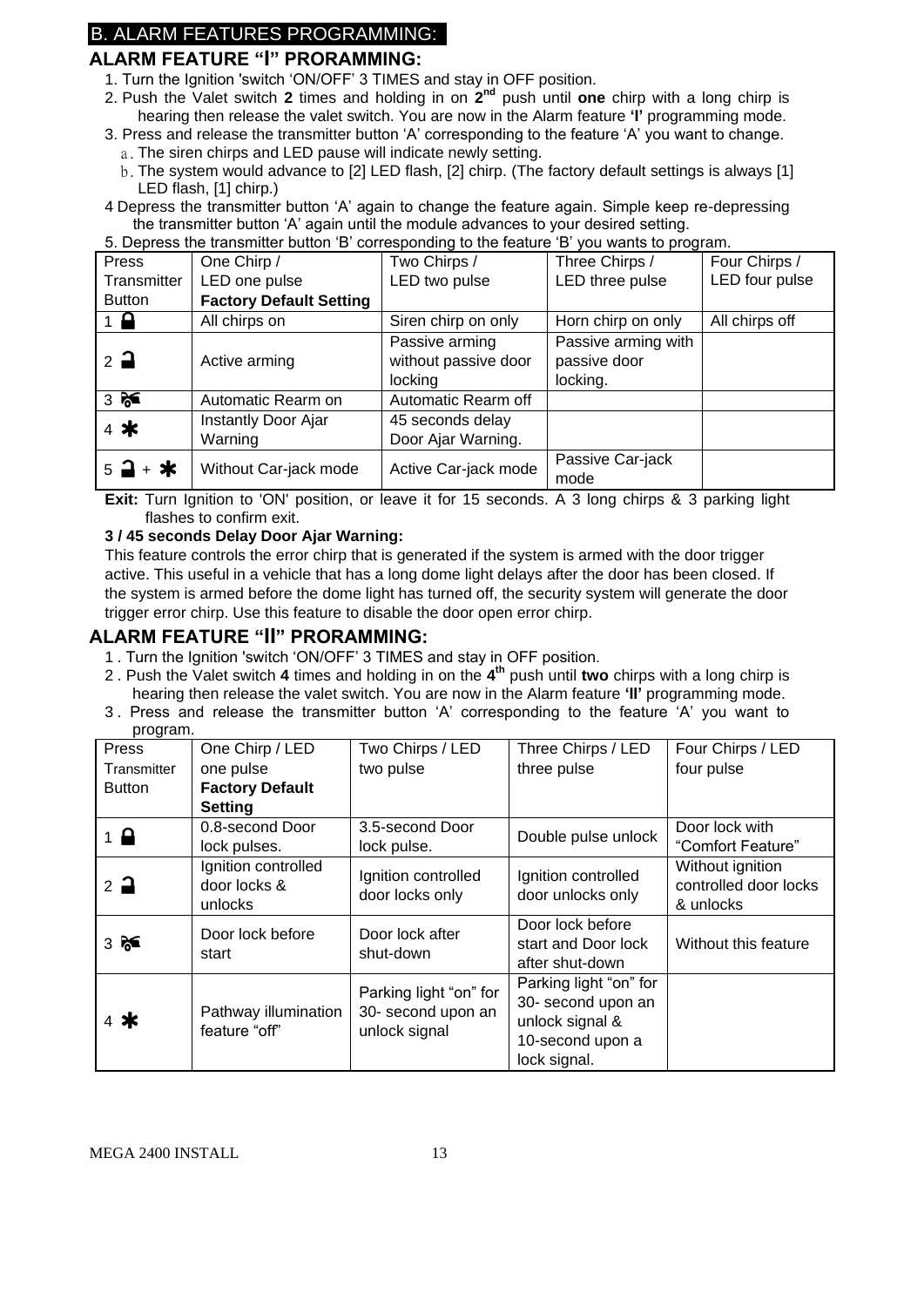| $5$ <b>a</b> + $\star$      | Disable the out of<br>range check.    | Enable the out of<br>range check   |  |
|-----------------------------|---------------------------------------|------------------------------------|--|
| $6$ $\rightarrow$ $\bullet$ | Override Without<br>Password Pin Code | Override With<br>Password Pin Code |  |

**Exit:** Turn Ignition to 'ON' position, or leave it for 15 seconds. A 3 long chirps & 3 parking light flashes to confirm exit.

#### **Comfort Feature:**

Some Vehicles have a special "COMFORT feature". When you lock the door with the key, you just have to keep on turning the key on the door about 5 or 7 seconds and the window will close directly.

If your vehicle with "COMFORT feature" and you wish the door being locked and the window being closed automatically at the same time by remote control, You can set the alarm feature **II-1** "with comfort feature".

# **Password Pin Code Setup:**

# **Enter:**

- 1. Turn the Ignition 'switch 'ON/OFF' 3 times and stay in OFF position.
- 2. Push the Valet switch **4** times and holding in on the **4 th** push until **two** chirps with a long chirp is hearing then release the valet switch. You are now in the Alarm feature **'II'** programming mode.
- 3. Press and release the transmitter  $\blacksquare$  and  $\blacktriangleright$  button at the same time twice, [2] LED flash, [2] siren/horn chirp to indicate your are in features "Password Pin Code Programming mode".
- 4. Within 5 seconds, begin to enter your chosen first 9ths digit by pressing and releasing the valet switch from 1 – 9 times.
- 5. Within 15 seconds of the last entered 9ths digit, turn the Ignition switch to "ON" position.
- 6. Within 15 seconds, enter your chosen second 9ths digit by pressing and releasing the valet switch from 1 – 9 times.
- 7. Finish by turning the ignition switch to "OFF" position.

If the new password code was accepted, the unit would report back the newly entered code, by flashing the LED, first indicating the first digit code has been memorized, pause and then the second digit code. The unit will report the new code three times with a one-second's pause between each code.

**Note:** If 15 seconds of inactivity expire, or if the ignition switch is turned "ON" for more then 5 seconds during of above steps, the unit will revert back to the last successfully stored code. [3] long chirps to confirm exit. Will revert to the last successfully stored code.

# **Delete Password Pin Code / Override Without Password Pin Code (Factory default setting):**

- 1. Turn the Ignition 'switch 'ON/OFF' 3 times and stay in OFF position.
- 2. Push the Valet switch **4** times and holding in on the **4 th** push until **two** chirps with a long chirp is hearing then release the valet switch. You are now in the Alarm feature **'II'** programming mode.
- 3. Within 15 seconds, press and hold the transmitter  $\Box$  and  $\bigstar$  button at the same time for 3 seconds. A one long chirps to confirm Deleted the Password Pin Code.

#### **Example: To program the Password Code 92, you would;**

- 1. Turn the Ignition 'switch 'ON/OFF' 3 times and stay in OFF position.
- 2. Push the valet switch **4** times and holding in on the **4 th** push until **two** chirps with a long chirp is hearing then release the valet switch. You are now in the Alarm feature **'II'** programming mode.
- 3. Press and release the transmitter  $\blacksquare$  and  $\clubsuit$  button at the same time twice, [2] LED flash, [2] siren/horn chirp to indicate your are in features "Password pin code programming mode".
- 4. Within 5 seconds, press and release the valet switch 9 times.
- 5. Within 15 seconds of the last entered 9ths digit, turn the Ignition Switch to "ON" position.
- 6. Within 15 seconds press and release the valet switch two times.
- 7. Turn the Ignition Switch to "OFF' position.

**Exit:** Press any button of the transmitter to exit the password pin set up mode.

# **ALARM FEATURE "III" PRORAMMING:**

- 1. Turn the Ignition 'switch 'ON/OFF' 3 TIMES and stay in OFF position.
- 2. Push the Valet switch **6** times and holding in on the **6 th** push until **three** chirps with a long chirp is hearing then release the valet switch. You are now in the Alarm feature 'III' programming mode.

You will note the LED flashing nine times, pause and then flash two times, pause. This pattern will be repeated three times indicating the new code (92) has been accepted and stored in memory.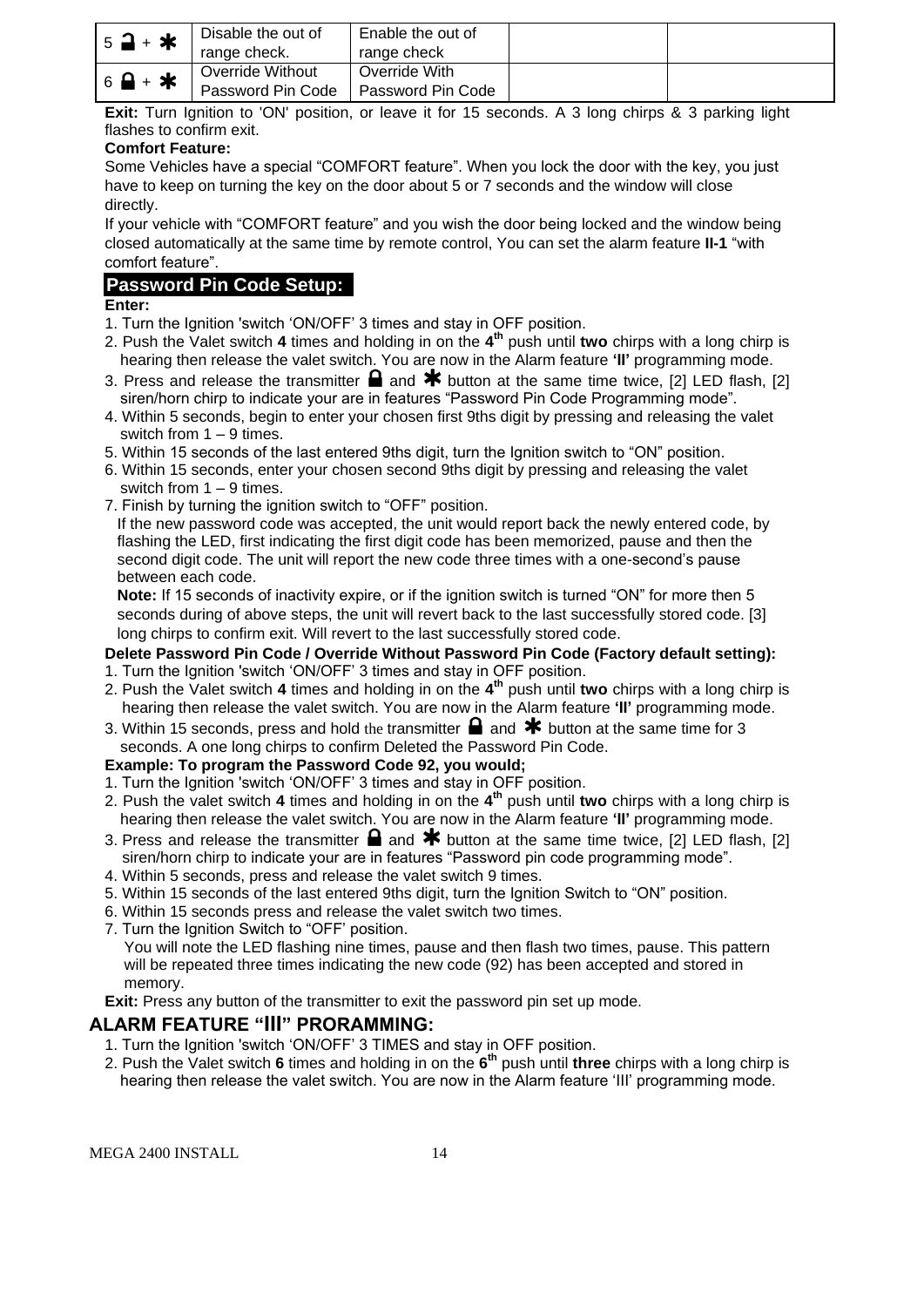| program.              |                        |                         |                            |                      |
|-----------------------|------------------------|-------------------------|----------------------------|----------------------|
| Press                 | One Chirp /            | Two Chirps /            | Three Chirps /             | Four Chirps /        |
| Transmitter           | LED one pulse          | LED two pulse           | LED three pulse            | LED four pulse       |
| <b>Button</b>         | <b>Factory Default</b> |                         |                            |                      |
|                       | <b>Setting</b>         |                         |                            |                      |
|                       | $H2/4$ Brown Wire =    | $H2/4$ Brown Wire =     |                            | $H2/4$ Brown Wire =  |
| $1 \nightharpoonup$   | <b>Constant Siren</b>  | 5-second pulse Siren    |                            |                      |
|                       | output                 | output                  |                            | Horn Output          |
|                       | $H5/1$ White Wire =    | $H5/1$ White Wire =     | $H5/1$ White Wire =        | $H5/1$ White Wire =  |
| $2\rightarrow$        |                        |                         | <b>Factory Security</b>    | <b>Ground Output</b> |
|                       | Dome light Output      | Horn Output             | <b>Rearm Signal Output</b> | During Start (Crank) |
|                       | $H5/5$ Pink Wire $=$   | $H5/5$ Pink Wire =      | $H5/5$ Pink Wire =         |                      |
| $3 \approx$           | 2-Step Door            | <b>Factory Security</b> | <b>Start Status (Shock</b> |                      |
|                       | <b>Unlock Output</b>   | Disarm Signal Output    | Sensor By-Pass             |                      |
|                       |                        |                         | Control) Output            |                      |
|                       |                        |                         | H5/3 Black / Green         | H5/3 Black / Green   |
|                       | H5/3 Black / Green     | H5/3 Black / Green      | Wire Channel 4             | Wire Channel 4       |
|                       | Wire Channel 4         | Wire Channel 4          | Output $=$                 | $Output =$           |
| Ж                     | Output $=$             | $Output =$              | Latched output and         | Timer programming    |
|                       | Momentary output       | Latched output          | reset with ignition        | (set to any interval |
|                       |                        |                         | "on"                       | between 1 second     |
|                       |                        |                         |                            | and 2 minutes.)      |
|                       | H7/4 White / Blue      | H7/4 White / Blue       | H7/4 White / Blue          |                      |
| + *<br>$5\rightarrow$ | $Wire =$               | $Wire =$                | $Wire =$                   |                      |
|                       | 1 pulse activate       | 2 pulse activate        | 3 pulse activate           |                      |

3. Press and release the transmitter button 'A' corresponding to the feature 'A' you want to program.

**Exit:** Turn Ignition to 'ON' position, or leave it for 15 seconds. A 3 long chirps & 3 parking light flashes to confirm exit.

**Ground Output During Start (Crank) =** This wire will provide a 200mA ground output while the starter output of the remote start unit is active. This output can be used to activate the Crank Low/Bulb Test wire found in some GM vehicles. This wire is also referred to as the ECM wake up wire in some vehicles.

#### **Channel 4 Timer Control Output Programming.**

- 1. Turn the Ignition 'switch 'ON/OFF' 3 TIMES and stay in OFF position.
- 2. Push the Valet switch **6** times and holding in on the **6 th** push until **three** chirps with a long chirp is hearing then release the valet switch. You are now in the Alarm feature **'III'** programming mode.
- 3. Press and release the transmitter  $*$  button 4 times, [4] LED flashes, [4] siren/horn chirps to indicate your are in features "Channel 4 Timer Programming mode".
- 4. Press and hold the valet switch, the timer will immediately start.
- 5. When the desired interval has passed, release the valet switch. One long chirp for confirmation.
- (Set to any interval between 1 second and 2 minutes)

#### **Note 1:**

If your built-in timer controls window/sunroof closure in your car DO NOT change the timer setting! This requires installer-only programming. Changing the value will adversely effect operation and may cause damage.

#### **Note 2:**

**Momentary output** = The momentary output selection will output a negative signal from the Channel 4 (5/6) output immediately when the channel 4 (5/6) button is pressed and will continue until the button is release.

**Latched output** = The latched output selection will output a negative signal as soon as the Channel 4 (5/6) button is pressed and will continue until the button is pressed again.

**Latched output / reset with ignition** = The latched / reset with ignition output selection operates just like the latched output but will reset or stop when the ignition is turned on.

# **REMOTE START FEATURE PROGRAM MODE**

# **START FEATURE "I" PRORAMMING:**

1. Turn the Ignition 'switch 'ON/OFF' 3 TIMES and stay in OFF position.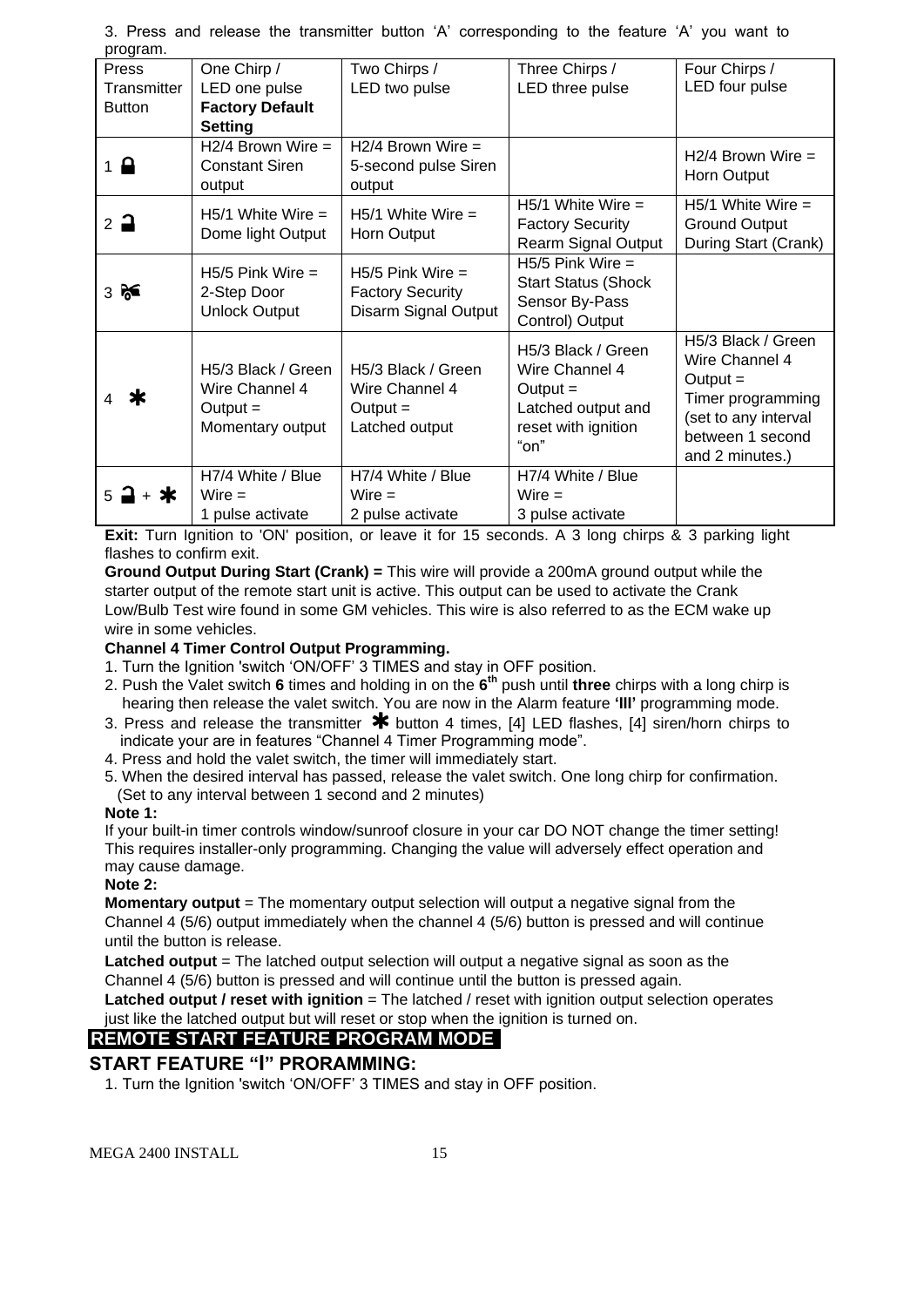- 2. Push the Valet switch **8** times and holding in on the **8 th** push until **four** chirps with a long chirp is hearing then release the valet switch. You are now in the Start feature **'I'** programming mode.
- 3. Press and release the transmitter button 'A' corresponding to the feature 'A' you want to

| program.                        |                                                                |                                                                                       |                        |                                                |
|---------------------------------|----------------------------------------------------------------|---------------------------------------------------------------------------------------|------------------------|------------------------------------------------|
| Press                           | One Chirp /                                                    | Two Chirps /                                                                          | Three Chirps /         | Four Chirps /                                  |
| Transmitter                     | LED one pulse                                                  | LED two pulse                                                                         | LED three pulse        | LED four pulse                                 |
| <b>Button</b>                   | <b>Factory Default</b>                                         |                                                                                       |                        |                                                |
|                                 | <b>Setting</b>                                                 |                                                                                       |                        |                                                |
|                                 |                                                                | Diesel Engine and                                                                     | Diesel Engine and      | Diesel Engine and                              |
| $1 \nightharpoonup$             | Gasoline Engine                                                | 10 seconds warn-up                                                                    | 15 seconds warn-up     | 20 seconds warn-up                             |
|                                 |                                                                | timer                                                                                 | timer                  | timer                                          |
| $2$ $\rightarrow$               | 10 minutes run time                                            | 20 minutes run time                                                                   | 30 minutes run time    | 5 minutes run time                             |
|                                 | Factory alarm                                                  |                                                                                       |                        |                                                |
| 356                             | disarm with channel                                            | Without this feature                                                                  |                        |                                                |
|                                 | $3$ on                                                         |                                                                                       |                        |                                                |
| 4 米                             | Constant parking                                               | Flashing parking                                                                      |                        |                                                |
|                                 | light output                                                   | light output                                                                          |                        |                                                |
|                                 | Press $* - *$                                                  | Press $\mathbf{\Theta}$ + $\mathbf{\ast}$                                             | Press $\ast$ button =  |                                                |
|                                 | $button = Active$                                              | button = Activate                                                                     | <b>Activate Remote</b> |                                                |
|                                 | Remote Start.                                                  | Remote Start.                                                                         | Start.                 |                                                |
|                                 |                                                                | The Vehicle has                                                                       | The Vehicle has        |                                                |
|                                 |                                                                | aftermarket Turbo                                                                     | aftermarket Turbo      | <b>Built-in Turbo Timer</b>                    |
|                                 |                                                                | timer installed:                                                                      | timer installed:       | Control is Active:                             |
|                                 |                                                                | The system Can be                                                                     | The system Can be      | Press $\mathbf{\supseteq}$ and $\mathbf{\ast}$ |
|                                 |                                                                | Arm with the engine                                                                   | Arm with the engine    | buttons at the same                            |
|                                 | The Vehicle without                                            | running and the                                                                       | running and the        | time to control                                |
|                                 |                                                                | shock sensor will be                                                                  | shock sensor will be   | Engine running one                             |
| $6$ $\rightarrow$ $\rightarrow$ | Turbo (The system<br>Cannot be Arm with<br>the engine running) | bypass as long as                                                                     | bypass for three       | minute.                                        |
|                                 |                                                                | the engine running.                                                                   | minutes                |                                                |
|                                 |                                                                | Five chirps = Built-in Turbo Timer Control is Active / Press =                        |                        |                                                |
|                                 |                                                                | and $*$ buttons at the same time to control Engine running three                      |                        |                                                |
|                                 |                                                                | minutes.                                                                              |                        |                                                |
|                                 |                                                                | <b>Six chirps</b> = Built-in Turbo Timer Control is Active / Press $\blacksquare$ and |                        |                                                |
|                                 |                                                                | <b>*</b> buttons at the same time to control Engine running five                      |                        |                                                |
| minutes.                        |                                                                |                                                                                       |                        |                                                |
| ⊒ + ≭<br>$\overline{7}$         | 3 Hour Time start                                              | 2 Hour Time Start                                                                     |                        |                                                |

**Exit:** Turn Ignition to 'ON' position, or leave it for 15 seconds. A 3 long chirps & 3 parking light flashes to confirm exit.

# **SAFE START (Child safety mode)**

Factory defaults setting to press the  $*$  button twice to start the vehicle.

Programming this feature to eliminate an accidental remote start, when kids enter this transmitter, it requires the user presses the transmitter  $\blacksquare$  and  $\blacktriangleright$  buttons at the same time to start the vehicle.

# **START FEATURE "II" PRORAMMING:**

- 1. Turn the Ignition 'switch 'ON/OFF' 3 TIMES and stay in OFF position.
- 2. Push the Valet switch **10** times and holding in on the **10th** push until **five** chirps with a long chirp is hearing then release the valet switch. You are now in the Start feature **'II'** programming mode.
- 3. Press and release the transmitter button 'A' corresponding to the feature 'A' you want to program.

| Press<br>Transmitter<br><b>Button</b> | One Chirp /<br>LED one pulse<br><b>Factory Default</b><br><b>Setting</b>                  | Two Chirps /<br>LED two pulse     | Three Chirps /<br>LED three pulse | Four Chirps /<br>LED four pulse |
|---------------------------------------|-------------------------------------------------------------------------------------------|-----------------------------------|-----------------------------------|---------------------------------|
| $1 \bullet$                           | Exit the programming mode. (3 long chirp & 3 parking light flashes to confirm this exit.) |                                   |                                   |                                 |
| $2$ $\theta$ + $\theta$               | Engine Checking<br>TACH.                                                                  | <b>Engine Checking</b><br>Voltage | Engine Checking<br><b>OFF</b>     |                                 |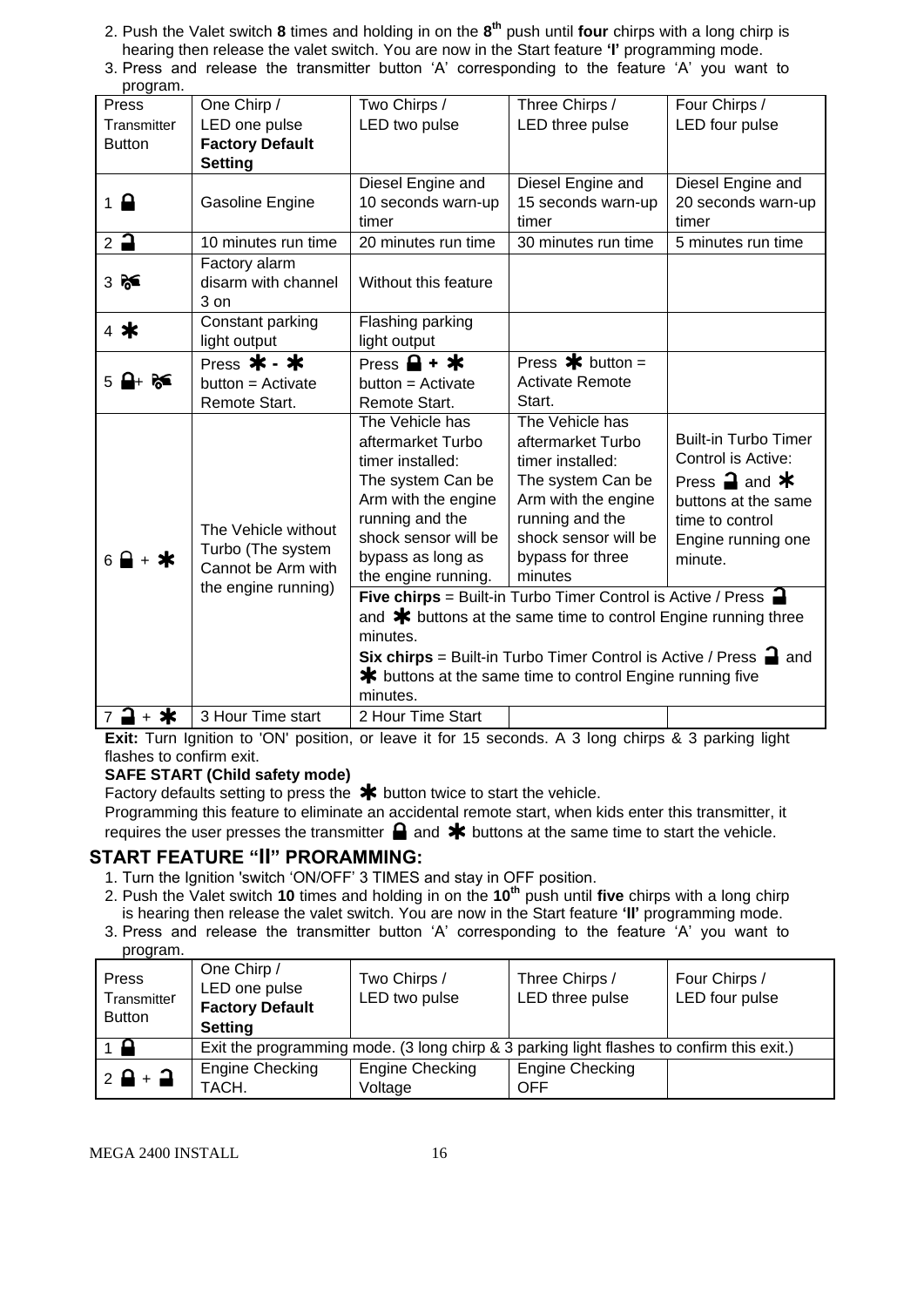|                               | RPM learning         |                                                                      |                                                              |  |
|-------------------------------|----------------------|----------------------------------------------------------------------|--------------------------------------------------------------|--|
|                               |                      | 0.8-second (2 chirps), 1.0-second (3 chirps), 1.2-second (4 chirps), |                                                              |  |
| $\overline{3}$ $\overline{4}$ | Start Timer:         | 1.4-second (5 chirps), 1.6-second (6 chirps), 1.8-second (7 chirps), |                                                              |  |
|                               | $0.6$ -second        |                                                                      | 2.0-second (8 chirps), 3.0-second (9 chirps), 4.0-second (10 |  |
|                               |                      | chirps),                                                             |                                                              |  |
| $4$ $\approx$                 | Low check level      | Hi check level                                                       |                                                              |  |
| 5 米 - 米                       |                      | Start / Stop the system for TESTING & ADJUSTMENT                     |                                                              |  |
| $6 - 4$                       | <b>Without Shock</b> | <b>With Shock Sensor</b>                                             |                                                              |  |
|                               | sensor Test Mode     | <b>Test Mode</b>                                                     |                                                              |  |

**Exit:** Press the **a** button on the transmitter. A 3 long chirps & 3 parking light flashes to confirm exit.

# **ENGINE CHECKING TACH. / RPM LEARNING**

**Important Note:** You must program the "Tach Signal" before trying to remote start.

- 1. Turn the Ignition switch 'ON/OFF' **3** TIMES and stay in **OFF** position.
- 2. Push the Valet switch **10** times and holding in on the **10th** push until **five** chirps with a long chirp is hearing then release the valet switch.
- 3. Press and release the transmitter  $\blacksquare$  and  $\blacksquare$  buttons at the same time once to set the "Engine Checking TACH." [1] LED flash, [1] chirp to confirm this setting.
- 4. Press and release the transmitter **a** button once, [1] LED flash, [1] chirp to indicate the system in features "RPM Learning mode".
- 5. Start the vehicle with the key. (While the engine is running, the parking light & LED will flash, If do not, please check tachometer White/Red wire connection. **(H7/8)**
- 6. Press and hold the valet switch for 2 seconds until a long chirp and the LED light constant for two seconds. The RPM signal is learned.
- 7. Turns off the ignition switch to stop engine running.

Once you complete step 7, you can adjust and test "Check Level" as below:

# **CHECK LEVEL PROGRAMMING: (TEST and ADJUST)**

- 1. Press the  $*$  button twice on the transmitter to start the vehicle.
- 2. If everything goes well:
	- a. Press the  $\clubsuit$  button twice on the transmitter to stop engine running. You have been completed this programming successfully.
	- b. Press  $\blacksquare$  button on the transmitter to exit the program mode. There will be 3 long chirps & 3 parking light flashes for confirmation.
- 3. If the crank time is too short, (The engine did not successfully run before the starter quit cranking):
	- a. Press the  $*$  button on the transmitter to turn ignition lights "OFF".

Press  $\delta$  button on the transmitter to set proper "Check Level" to Hi position. [2] LED flashes, [2] chirps to confirm this setting

- b. Repeat the step  $1 4$ .
- 4. If the crank time is too long, (Engine is successfully running, while the starter is still cranking):
- a. Press the  $*$  button on the transmitter to stop engine running.

Press  $\mathcal{F}$  button on the transmitter to set proper " Check Level " to Low position. [1] LED flash, [1] chirp to confirm this setting

b. Repeat the step1 – 4.

# **ENGINE CHECKING VOLTAGE**

- **Important Note:** The "Check Level" for most vehicles would be set in "Hi Check Level**",** while in "Engine Check Voltage mode", the "Check Level" must be set at "HI" position first.
- 1. Turn the Ignition 'switch 'ON/OFF' 3 TIMES and stay in OFF position.
- 2. Push the Valet switch **10** times and holding in on the **10th** push until five chirps with a long chirp is hearing then release the valet switch.
- 3. Press the transmitter  $\Box$  and  $\Box$  buttons at the same time to set the "Engine Checking Voltage". [2] LED flashes, [2] chirps to confirm this setting.
- 4. Press button on the transmitter to set "**Check Level**" to **"HI"** position. [2] LED flashes, [2] chirps to confirm this setting.

Once you complete step 4, you can adjust and test "Start Timer" as below: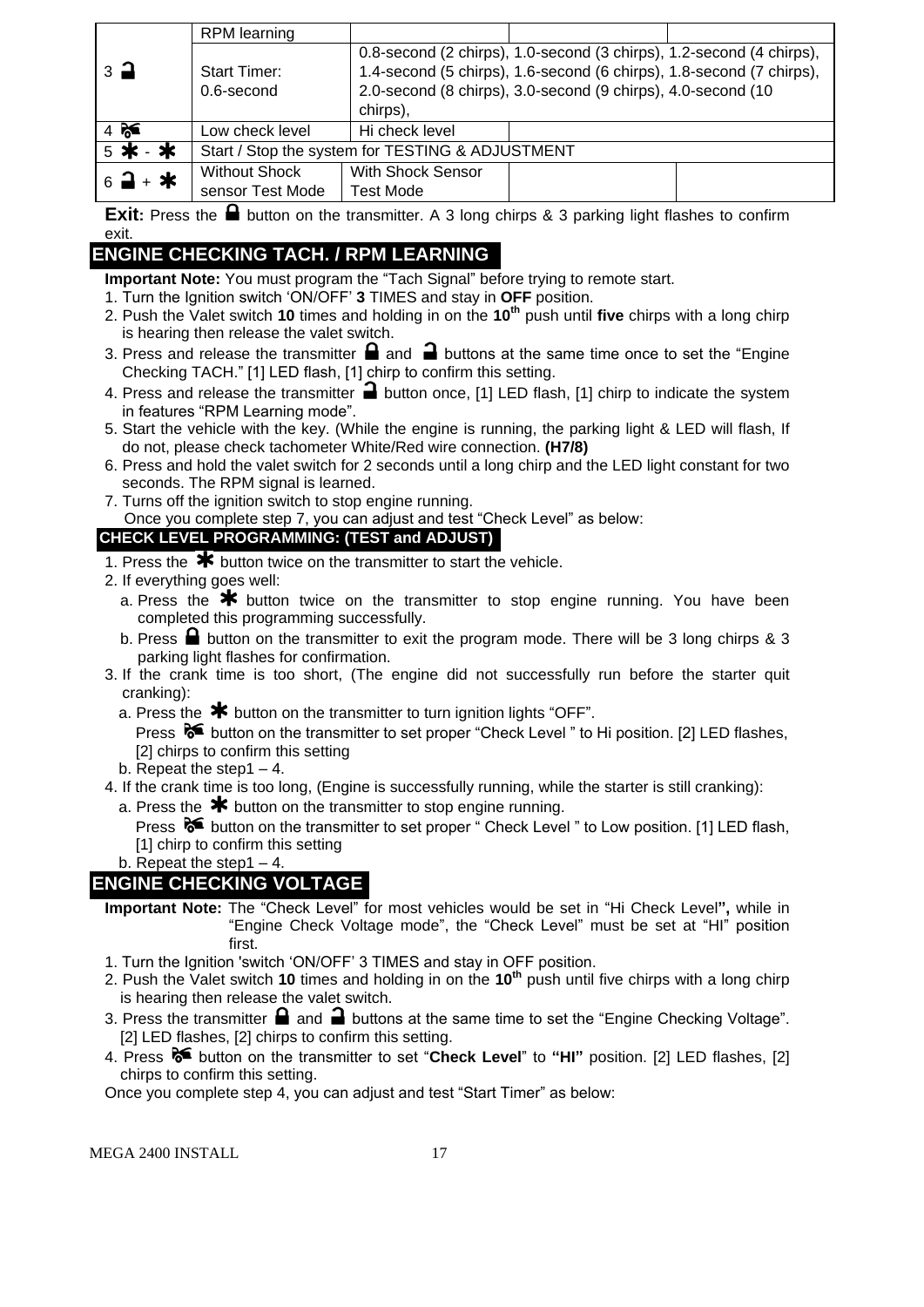# **START TIMER PROGRAMMING: (TEST and ADJUST)**

- 1. Press the  $\bigstar$  button twice on the transmitter to start the vehicle.
- 2. If everything go well, Wait for 20 seconds:
- a. If the engine still running.
	- I. Press the  $*$  button twice on the transmitter to stop engine running. You have been completed this programming successfully.
	- II. Press  $\blacksquare$  button on the transmitter to exit the program mode. There will be 3 long chirps & 3 parking light flashes for confirmation.
- b. If the engine shut down after the vehicle has been started.
	- I. Press the  $*$  button twice on the transmitter to turn ignition lights "OFF".
	- II. Press <sup>8€</sup> button on the transmitter to set "**Check Level**" to LOW position. [1] LED flash, [1] chirp to confirm this setting
	- III. Repeat the step1 $-2$ .
- 3. If the crank time is too long, (Engine is successfully running, while the starter is still cranking):
	- a. Press the  $*$  button twice on the transmitter to stop engine running.
	- b. Press  $\Box$  button on the transmitter to set proper "Start Timer". The chirp & LED pause will confirm this enter. (Decrease "Start Timer" is necessary.)
	- c. Repeat the step1 4.
- 4. If the crank time is too short, (The engine did not successfully run before the starter quit cranking):
	- a. Press the  $\mathbf{\divideontimes}$  button twice on the transmitter to turn ignition lights "OFF".
	- b. Press  $\blacksquare$  button on the transmitter to set proper "Start Timer". The chirp & LED pause will confirm this enter. (Increase "Start Timer " is necessary.)
	- c. Repeat the step1 4.

# **ENGINE CHECKING OFF**

- 1. Turn the Ignition 'switch 'ON/OFF' 3 TIMES and stay in OFF position.
- 2. Push the Valet switch **10** times and holding in on the **10th** push until **five** chirps with a long chirp is hearing then release the valet switch.
- 3. Press the transmitter  $\blacksquare$  and  $\blacksquare$  buttons at the same time to set the "Engine Checking Off". [3] LED flash, [3] chirp to confirm this setting
- Once you complete step 3, you can adjust and test "Start Timer" as below:

# **START TIMER PROGRAMMING: (TEST and ADJUST)**

- 1. Press the  $\overline{\mathbf{*}}$  button twice on the transmitter to start the vehicle.
- 2. If everything goes well:
	- a. Press the  $*$  button twice on the transmitter to stop engine running. You have been completed this programming successfully.
	- b. Press  $\blacksquare$  button on the transmitter to exit the program mode. There will be 3 long chirps & 3 parking light flashes for confirmation.
- 3. If the crank time is too long, (Engine is successfully running, while the starter is still cranking):
	- a. Press the  $\bigstar$  button twice on the transmitter to stop engine running.
	- b. Press the  $\blacksquare$  button on the transmitter to set proper "Start Timer". The chirp & LED pause will confirm this enter. (Decrease "Start Timer" is necessary.)
	- c. Repeat the step  $1 4$ .
- 4. If the crank time is too short, (The engine did not successfully run before the starter quit cranking):
	- a. Press the  $\bigstar$  button twice on the transmitter to turn ignition lights "OFF"
	- b. Press  $\triangleq$  button on the transmitter to set proper "Start Timer". The chirp & LED pause will confirm this enter. (Increase "Start Timer " is necessary.)
	- c. Repeat the step1 $-4$ .

# **TEST AND ADJUST THE SHOCK SENSOR:**

The control module has built-in a two stage shock sensor. You can use "Test Mode" to test and adjust the shock sensor sensitivity.

- 1. Turn the Ignition 'switch 'ON/OFF' 3 TIMES and stay in OFF position.
- 2. Push the Valet switch **10** times and holding in on the **10th** push until five chirps with a long chirp is hearing then release the valet switch.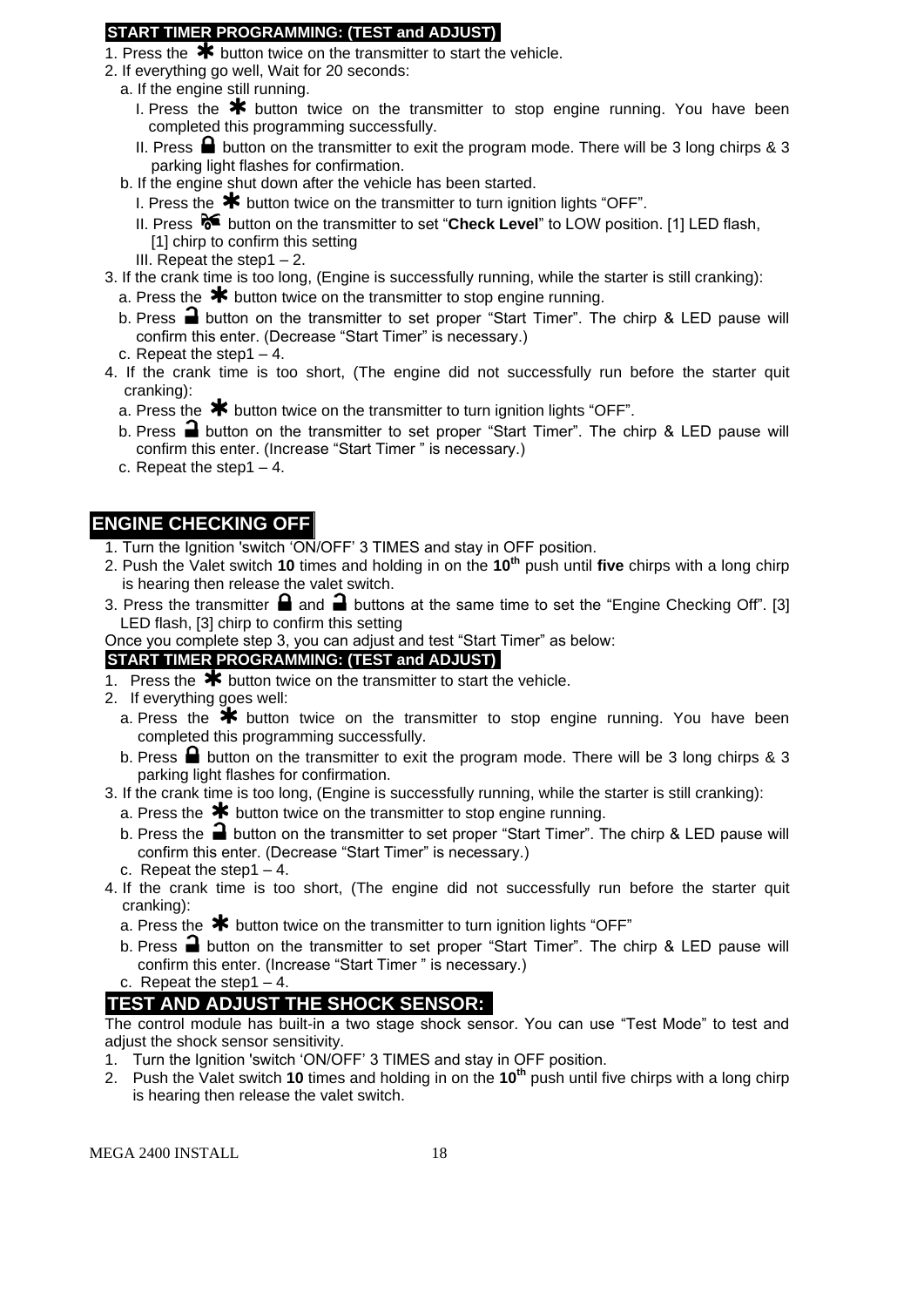- 3. Press the **a** button and  $*$  button at the same time on the transmitter to enter the Shock Sensor Test mode, there will be a chirp confirmation for you to test shock sensor.
- 4. A light impact to the vehicle will activate the warn-away (first stage shock sensor/ **Zone 1**), system will emit a short chirp.
- 5. A more forceful impact will activate the full alarm (second stage shock sensor / **Zone 4**), system will emit a long chirp.
- 6. Continue to test the shock sensor until reach the proper sensitivity.
- **NOTE:** Using a small screwdriver gently turns the adjustment screw
- 1. Turn the sensitivity adjustment screw to the " **–** " (anti-clockwise) direction for decreasing the sensitivity.
- 2. Turn the sensitivity adjustment screw to the " **+** " (clockwise) direction for increasing the sensitivity.

**Exit:** Press the **b**utton on the transmitter. 3 long chirps & 3 parking light flashes to confirm exit. **RETURN TO FACTORY DEFAULT SETTING:**

- 1. Turn the ignition ON then OFF 3 TIMES and stay in OFF position.
- 2. Push the Valet switch **12** times and holding in on the **12th** push until **six** chirps with a long chirp is hearing then release the valet switch. You are now in the "Return To Factory Default Setting" programming mode.

#### **ALARM FEATURE ALL RETURNS TO FACTORY DEFAULT SETTING:**

1. Press and hold the  $\blacksquare$  and  $\blacklozenge \blacklozenge$  buttons on the transmitter together for 5 seconds, there will be a confirmation six chirp with 3 long chirp to confirm the system "Alarm Feature I & II & III Programming all returns to factory default setting.

#### **START FEATURE ALL RETURNS TO FACTORY DEFAULT SETTING:**

1. Press the  $\delta$  first, within 3 seconds press and hold the **a** and  $\delta$  buttons on the transmitter together for 5 seconds, there will be a confirmation six chirp with 3 long chirp to confirm the system "Start Feature I & II Programming all returns to factory default setting.

# **SHUTDOWN DIAGNOSTICS**

The unit has the ability to report the cause of the last shutdown of the remote start system.

- 1. Turn the Ignition 'switch to 'ON position.
- 2. Press the  $\delta$  button on the transmitter.
- 3. The LED will now report the last system shutdown by flashing for 3 cycles in the following grouped patterns:

| <b>LED</b><br><b>Flashes</b> | Shutdown Mode                                                        |                                                                                                                                                                                    |
|------------------------------|----------------------------------------------------------------------|------------------------------------------------------------------------------------------------------------------------------------------------------------------------------------|
|                              | (-) Safety Shutdown input (Hood)or                                   | 1. Close the hood.<br>2. Check H7/5 White/ Black wire connection.                                                                                                                  |
| 2                            | (+) Safety Shutdown input (Brake)<br>or Hand Brake (if installed) or | 1. Set the Hand Brake (if installed)<br>2. Check H7/7 White/ Violet wire connection.                                                                                               |
|                              | Neutral Safety Switch input fail                                     | 3. Move the Enable Toggle Switch to "ON"<br>position. (If installed.)<br>4. Move the gear selector to "Park"/ "NEUTRAL"<br>position.<br>5. Check H7/6 Black/White wire connection. |
|                              | No RPM (Engine Checking TACH.) or                                    | Check H7/8 White/Red wire connection                                                                                                                                               |
| 3                            | Checking<br>Voltage.<br>(Engine<br>Low<br>Voltage.                   | Program the "Check Level" from<br>"Hi Check Level" to "Low Check Level"                                                                                                            |
| 5                            | Over-rev                                                             |                                                                                                                                                                                    |
| 6                            | System timed out                                                     |                                                                                                                                                                                    |
| $\overline{7}$               | Transmitter                                                          |                                                                                                                                                                                    |
| 8                            | Tach. Signal has not been learned                                    | (Start Feature $II - 2/3$ )<br>Re-learning the RPM                                                                                                                                 |
|                              |                                                                      | <b>TESTING YOUR INSTALLATION:</b>                                                                                                                                                  |

**Caution!!** The follow procedure must be performed after the installation of the Remote Start Device. It is the responsibility of the installing technician to complete these tests. Failure to test the unit in the following manner may result in personal injury, property damage, or both.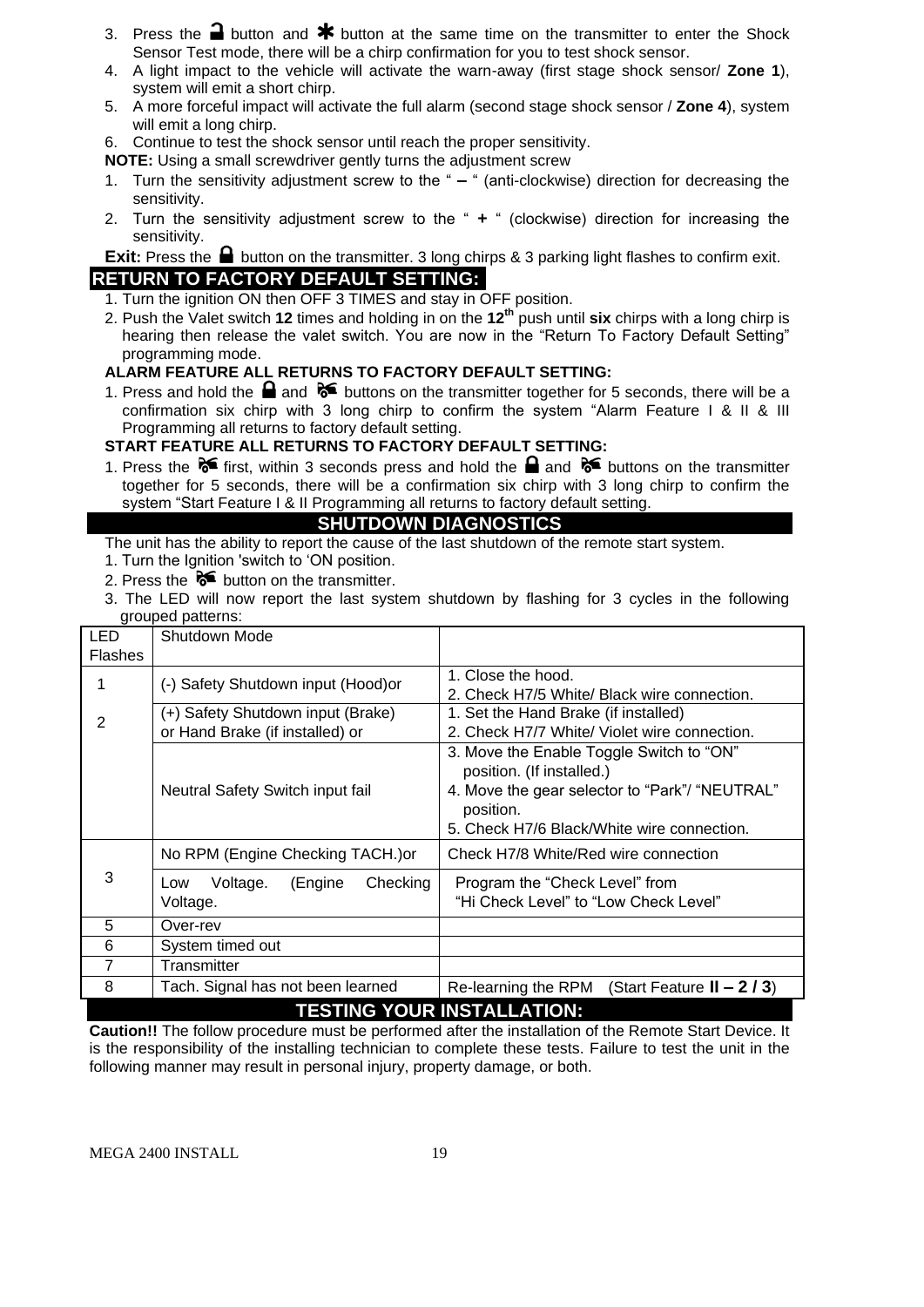- 1. Test the BRAKE shutdown circuit: With the vehicle in park (P), start the vehicle using the remote transmitter, Once the engine is running, press the brake pedal. The vehicle should shut down immediately. If the vehicle continues to run, check the brake circuit WHITE/ VIOLET wire (H7/7) connection.
- 2. Test the HOOD PIN shutdown circuit: Start the vehicle using the remote transmitter, Once the engine is running, pull the hood release and raise the hood. The vehicle should shut down immediately. If the vehicle continues to run, check the hood pin WHITE/ BLACK wire (H7/5) connection.

#### **3. NEUTRAL START SAFETY TEST:**

- 1. Set the vehicle parking brake.
- 2. Block the drive wheels to prevent vehicle movement.
- 3. Sitting in the vehicle, turn the ignition switch to "ON" or "RUN" position. But do not start the engine.
- 4. Step on the brake pedal and shift the gear selector into "DRIVE" (D).
- 5. Put your foot over the brake pedal but do not press down on it. Be ready to step on the brake to shut down the Remote Start Device.
- 6. Start the vehicle using remote transmitter.
	- a. If the starter does not engage, the test is complete.
	- b. If the starter engages, immediately step on the brake pedal to shut down the system, recheck your VIOLET wire (H1/1 starter output wire) connection. The heavy gauge VIOLET wire must be connected to the ignition switch side of the Neutral Start Switch. If the vehicle you are working on does not have an Electrical Neutral Safety Switch, it will be necessary to reconfigure the Remote Starts Wiring to accommodate this vehicle. The information concerning the Mechanical Neutral Safety Switch provided below will help you to determine if the vehicle you are working on has this type of safety switch and will provide alternate wiring methods to accommodate this situation.

#### **MECHANICAL NEUTRAL SAFETY SWITCH CONSIDERATIONS:**

Mechanical neutral safety switch configurations differ slightly in that they do not offer the same level of safety when installing a remote start device. Often when the ignition switch is turned off while the gear selector is in any position other than park or neutral, the mechanical function will not allow the key to be turned to the start position or be removed from the ignition cylinder. This configuration prevents mechanical operation while the vehicle is in gear but offers no consideration for electrical operation. Because of this potential problem, this installation requires the additional connection of a safety wire from the remote start device to the vehicle PARK/NEUTRAL ECM input or the vehicle key in sensor. This connection will prevent remote start operation if the key is left in the ignition switch regardless of the gear selector position.

#### **PARK/NEUTRAL ECM INPUT:**

The Park/Neutral ECM input is the preferred method of installation. This not only maintains the integrity of the factory circuit, it is also the easiest to install, providing the vehicle you are working on has this ECM input.

The installation required for this application (shown below), indicates in the slight reconfiguration of the control switch wiring. Shown is a typical GM Park/Neutral ECM input circuit. To connect the Remote Start unit to the GM Park/Neutral ECM input:

- 1. Locate the Orange/Black reference wire in the "C2" connector found at the ECM in GM B Body vehicles or, locate the equivalent reference wire in the vehicle you are installing the Remote Start Unit in.
- 2. Connect the BLACK/WHITE Neutral Safety Switch wire (H7/6) to this reference wire.

NOTE: If the optional remote starts enable toggle switch is installed, connect the one side the enable switch to this reference wire and connect the other side of the enable switch to the BLACK/WHITE Neutral Safety Switch wire (H7/6) of the Remote Start unit.

The reference diagram below shows a typical GM B Body ECM reference wire and how it is to be connected to the Remote Start Unit.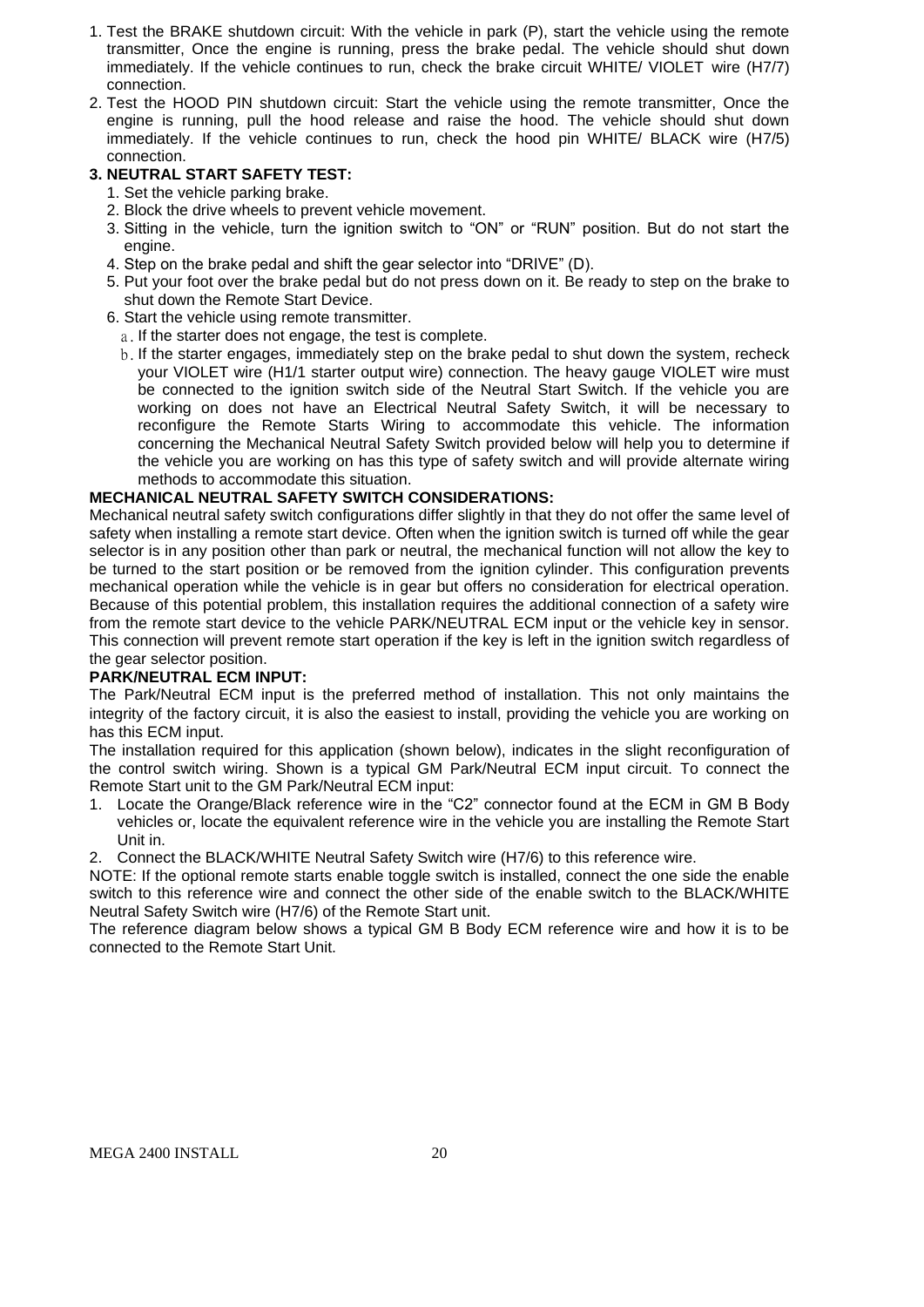

#### **KEY IN SENSOR CIRCUITS:**

If the vehicle you are working on does not have or you cannot locate the ECM reference wire, there are two alternatives available. Although not preferred, the vehicle Key In Sensor may be reconfigured to allow a margin of safety and will prevent the vehicle with a Mechanical Neutral Start Switch from starting in gear.

WE ADVISES THAT YOU MAINTAIN THE FACTORY CIRCUIT WHENEVER POSSIBLE. The following two circuits may be used only if the above circuit is not available.

**NOTE:** When completing an installation using either of the following key in sensor circuits, if the operator inserts the ignition key while the vehicle is running under the control of the Remote Start, the vehicle will shut down. This must be explained to the operator as it is in contrast to the normal operation of a vehicle utilizing an electrical neutral start switch and is inconsistent with the operators manual.

Additional information concerning Key in Sensor methods 1&2 are listed below and should be reviewed before considering either alternative.

Method 1 will allow the safety required for the remote start unit and prevent the vehicle from starting while in any gear other than Park or Neutral while the key is in the ignition cylinder however, if the key is left in the ignition switch and the door is left opened, the added relay will be energized causing a 150mA drain on the battery.

Method 2 will allow the safety required for the remote start unit and prevent the vehicle from starting while in any gear other than Park or Neutral while the key is in the ignition cylinder however, the original factory key in chime module will not alert the owner that the key has been left in the ignition switch. In addition, this may also effect other warning tones such as the light on reminder.

These situations should be carefully considered before altering the vehicle's wiring and must be fully explained to the consumer.

#### **METHOD 1**



To connect to the key in sensor as shown in method 1:

A. Locate the control wire that connects the drivers door pin switch to the key in sensor switch.

- B. Cut this wire and connect the ignition cylinder side to chassis ground.
- C. Locate the key in sensor switch wire that connects the chime module to the ignition cylinder.
- D. Cut this wire and connect the ignition cylinder side to terminal 30 of a P&B VF45F11 or equivalent relay.
- E. Connect the cathode (striped) side of a 4003 series diode to this same wire, and connect the (non striped) side to the negative safely input wire (WHITE/ BLACK) (H7/5) of the Remote Start Unit.
- F. Connect terminal 86 of the relay to a fused + 12 volt constant battery source.
- G. Connect terminal 87 of the relay to the Chime Module side of the previously cut wire in step D.
- H. Connect terminal 85 of the relay to the Drivers Door side of the pin switch wire previously cut in step B.

**Note:** A second 4003 series diode may be required to maintain the integrity of the hood open, shut down circuit. If this is the case, it must be installed as shown in the diagram above. The anode (Non Stripped) side must be connected to the WHITE/ BLACK wire (H7/5) of the Remote Start Unit. The cathode (Striped) side must be connected to the hood pin switch.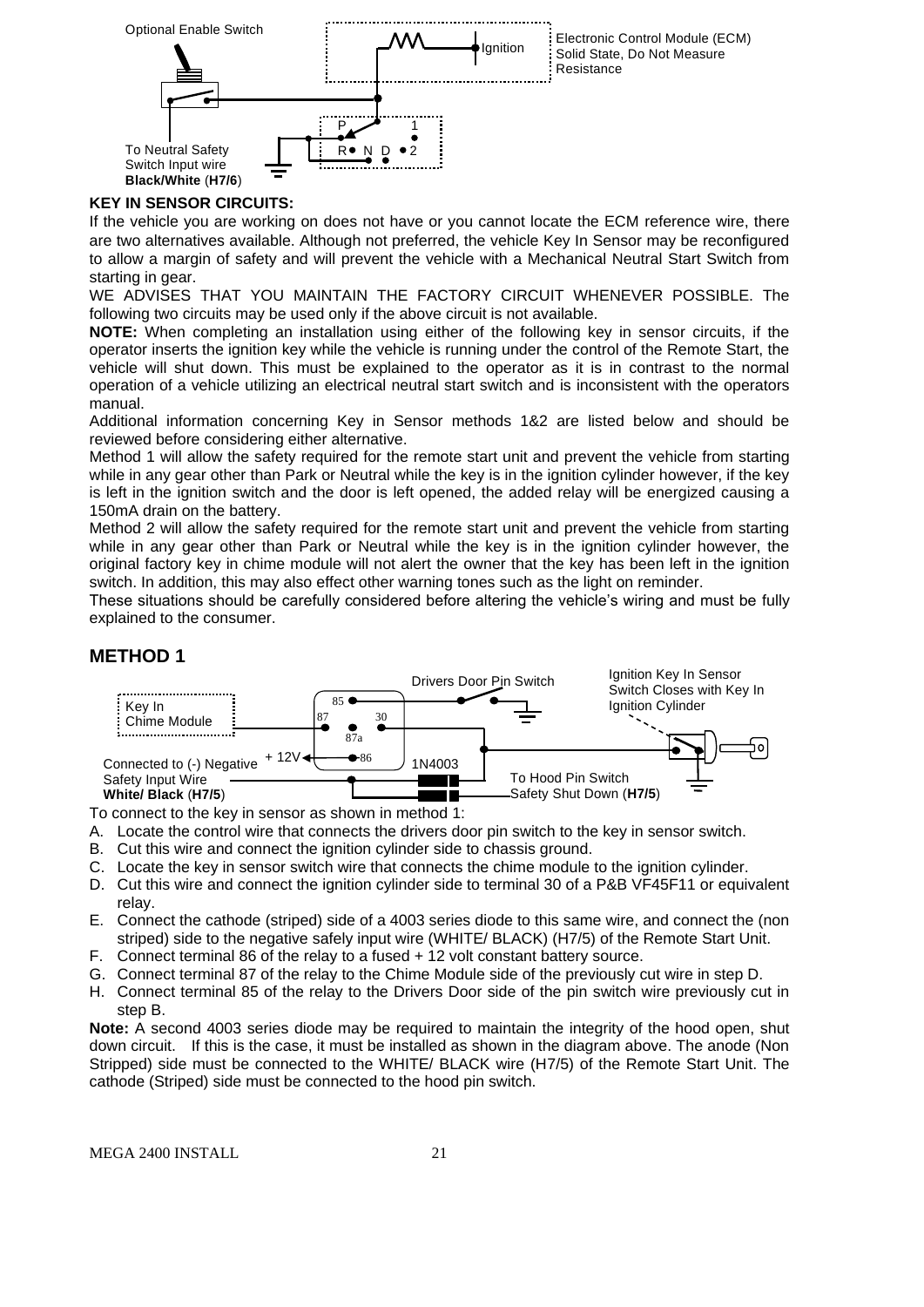# **METHOD 2**



To connect to the key in sensor circuit as shown for method 2:

- A. Locate the control wire that connects the drivers door pin switch to the key in sensor switch.
- B. Cut this wire and connect the ignition cylinder side to chassis ground.
- C. Locate the key in sensor switch wire that connects the chime module to the ignition cylinder.
- D. Cut this wire and connect the ignition cylinder side to the Remote Start Negative Safety Shut down wire WHITE/ BLACK (H7/5), using a 4003 series diode as shown above.

**Note:** A second 4003 series diode may be required to maintain the integrity of the hood open, shut down circuit. If this is the case, it must be installed as shown in the diagram above. The anode (Non Striped) side must be connected to the WHITE/ BLACK wire (H7/5) of the Remote Start Unit. The cathode (Striped) side must be connected to the hood pin switch.

AFTER THE CONNECTION OF THE NEUTRAL START SAFETY WIRE AS INDICATED IN ANY OF THE PREVIUOS ALTERNATE CONFIGURATINS, THIS CIRCUIT MUST BE TESTED FOR OPERATION.

Retest by following the steps outlined in the NEUTRAL START SAFETY TEST shown in this manual.

This device complies with part 15 of the FCC rules. Operation is subject to the following two conditions.

(1) This device may not cause harmful interference, and

(2) This device must accept any interference received, including interference that may cause undesired operation.